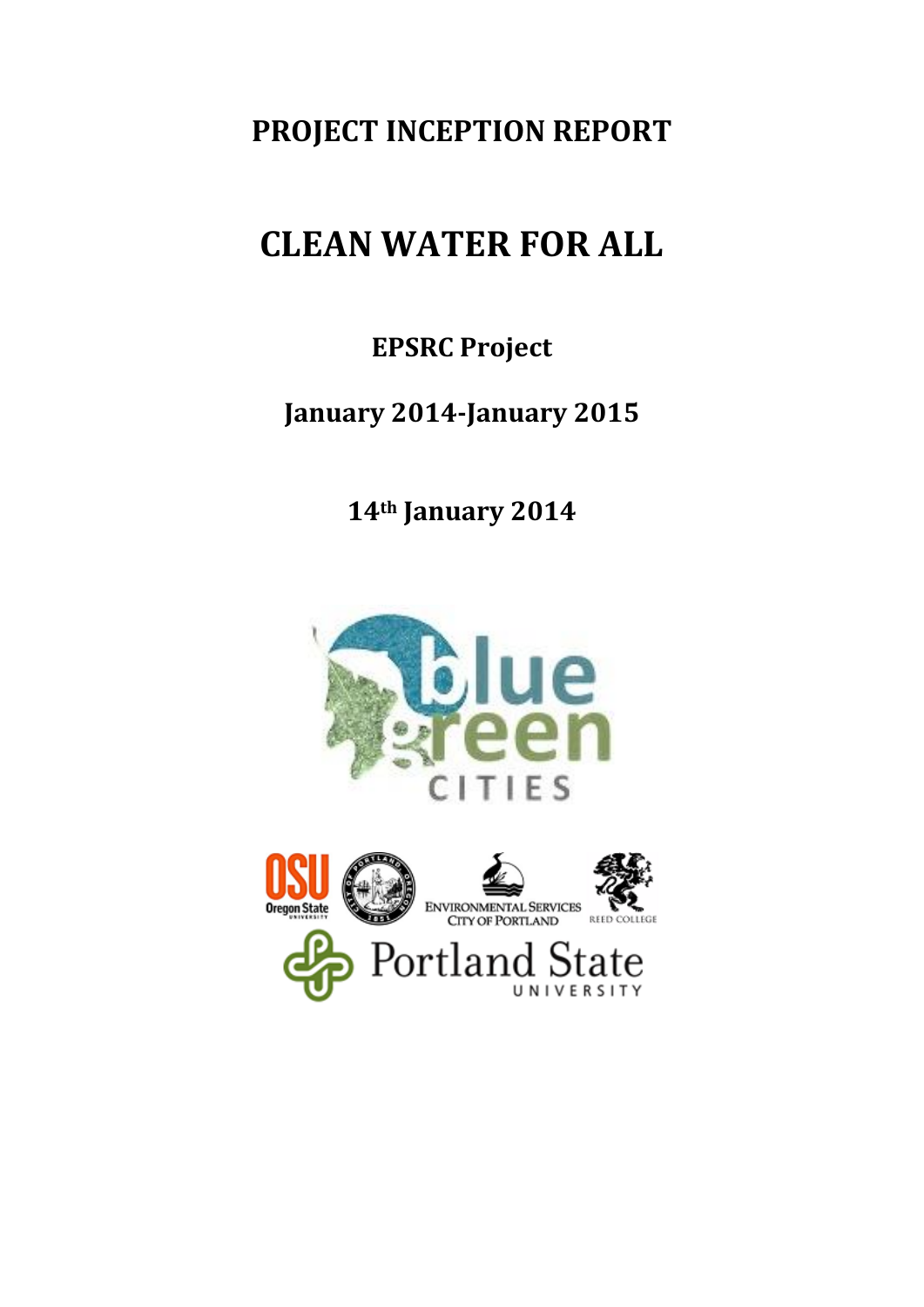#### **DOCUMENT CONTROL INFORMATION AND ARCHIVING**

**Title: InceptionReport Date:** 14 January 2014 **Version/Issue:** V1 **Reference:** IR/V1/Jan2014 **Author(s):** Project Team **Access/Circulation:** Project Team (until finalised, then general)

| <b>Revision</b> | Date              | <b>Revision description</b>    |
|-----------------|-------------------|--------------------------------|
| V <sub>1</sub>  | 14 Jan 2014       | $EL$ – initial entries         |
| V <sub>2</sub>  | 10th Feb 2014     | EL edits/additions             |
| V <sub>3</sub>  | 17th Feb 2014     | EL changes in groupings        |
| V <sub>4</sub>  | $27th$ March 2014 | EL addition of Topic           |
|                 |                   | proposals                      |
| V <sub>5</sub>  | 28th April 2014   | EL addition of revised Topic 3 |
|                 |                   | and Shaun Maskrey's            |
|                 |                   | proposal                       |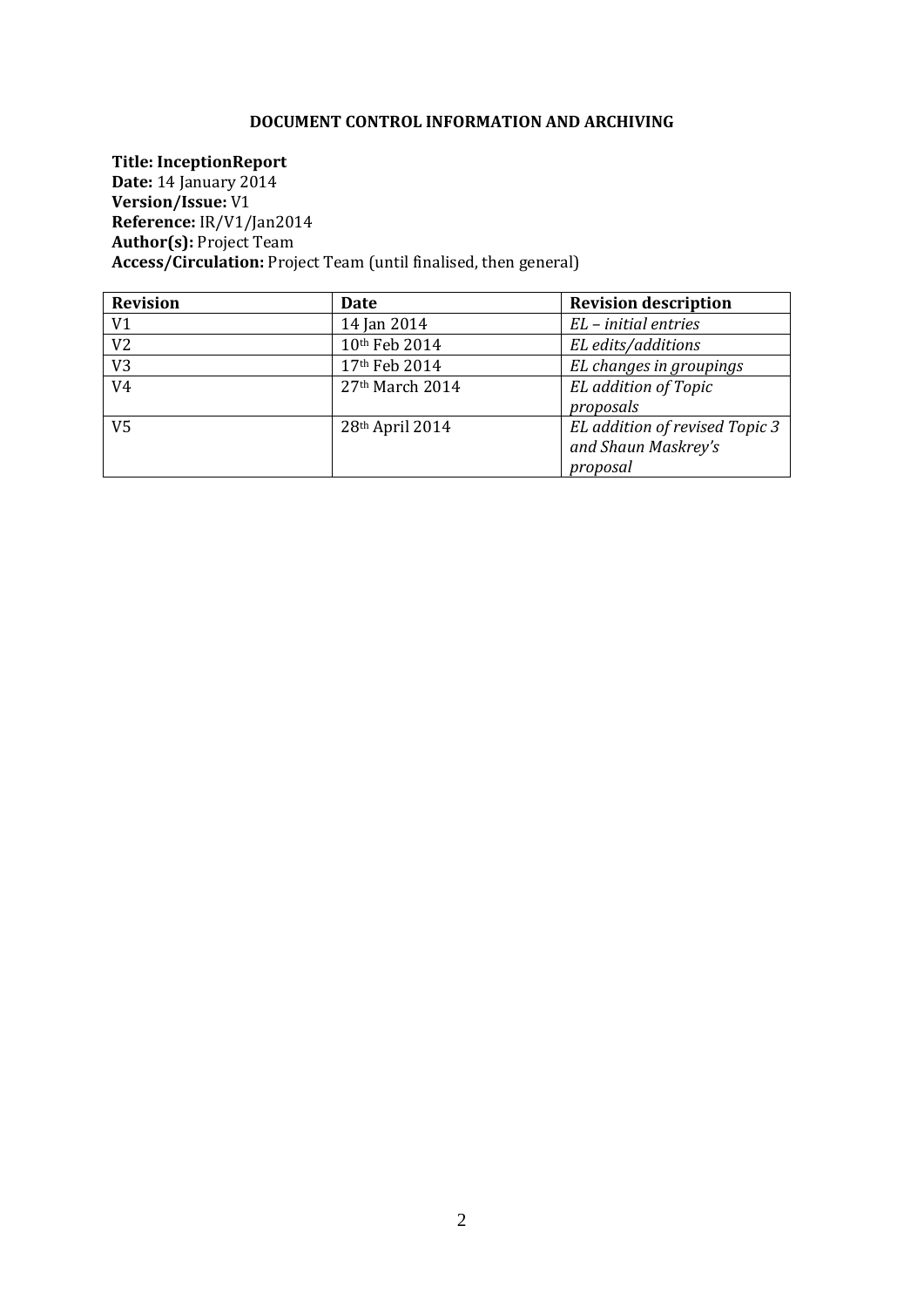## TABLE OF CONTENTS

| 1.  |      |                                                                                          |  |
|-----|------|------------------------------------------------------------------------------------------|--|
|     | 1.1. |                                                                                          |  |
|     | 1.2. |                                                                                          |  |
|     | 1.3. |                                                                                          |  |
|     | 1.4. |                                                                                          |  |
| 2.  |      |                                                                                          |  |
|     | 2.1. |                                                                                          |  |
|     |      | 2.1.1.                                                                                   |  |
|     |      | 2.1.2.                                                                                   |  |
|     |      | Wrap up Meeting and Stakeholder Dissemination Event (UNNC, China, December<br>2.1.3.     |  |
|     | 2.2. |                                                                                          |  |
|     |      | 2.2.1.                                                                                   |  |
| 3.  |      |                                                                                          |  |
| 3.1 |      | Topic 1. Climate change and flood risk: communicating risk and uncertainty;              |  |
| 3.2 |      |                                                                                          |  |
| 3.3 |      | Topic 3. The influence of Green Streets, Blue-Green Infrastructure and river restoration |  |
| 3.4 |      | Topic 4. Community perceptions of Blue-Green infrastructure in the urban environment:    |  |
| 3.5 |      | Topic 5. Wider interactions of alternative surface water management 21                   |  |
| 3.6 |      | Topic 6. Structuring and evaluating community priorities through participatory           |  |
| 4.  |      |                                                                                          |  |
| 5.  |      |                                                                                          |  |
|     |      |                                                                                          |  |
| 6.1 |      |                                                                                          |  |
| 6.2 |      | Collaboration: P/Co-I visits and RA/Student exchanges for co-location research at        |  |
| 6.3 |      | Wrap up meeting and stakeholder dissemination event, China (plus webinar) 28             |  |
| 7.  |      |                                                                                          |  |
| 8.  |      |                                                                                          |  |
|     |      |                                                                                          |  |
|     |      |                                                                                          |  |
|     |      |                                                                                          |  |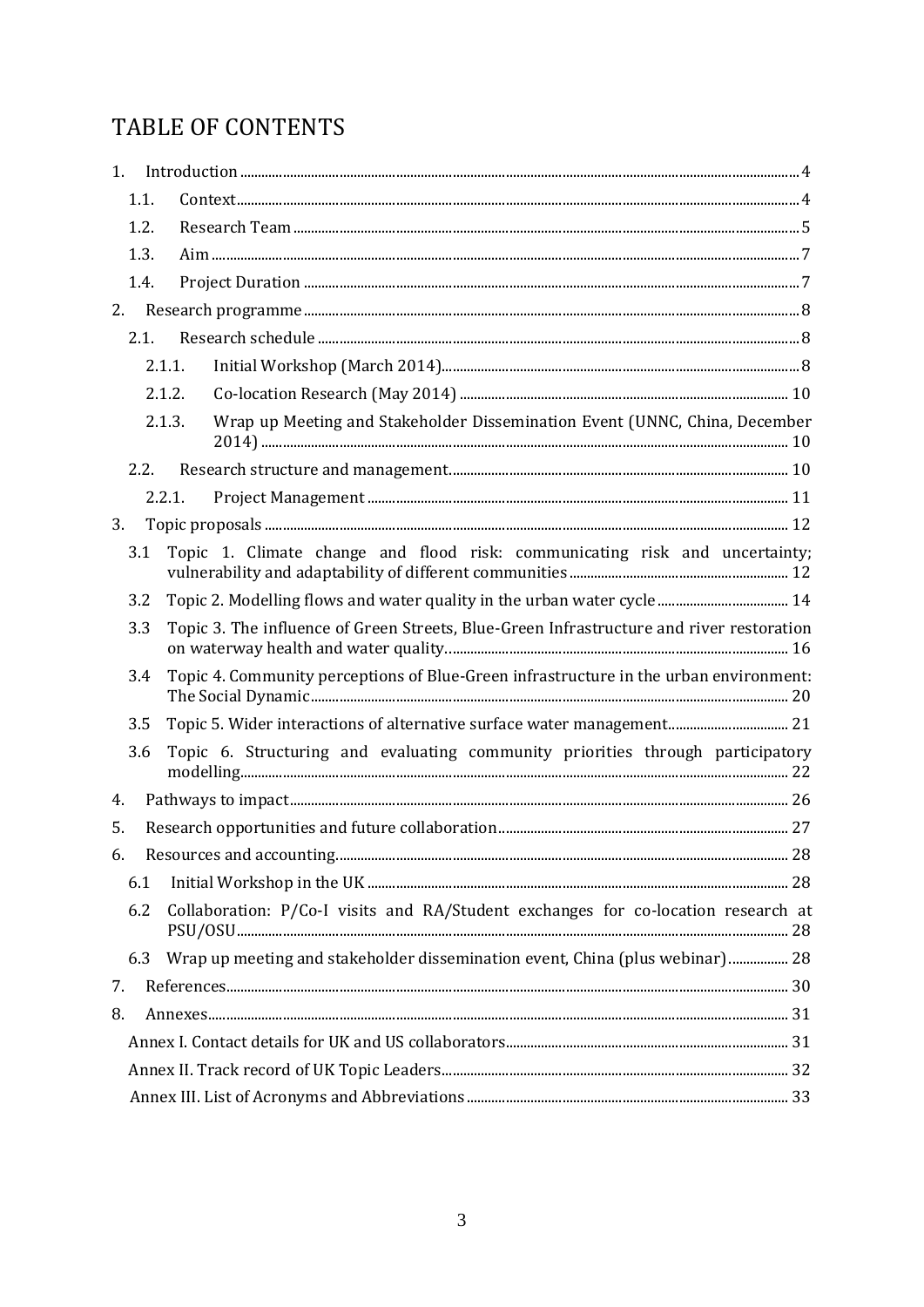## <span id="page-3-0"></span>1. INTRODUCTION

### <span id="page-3-1"></span>1.1. Context

The collaborative research proposed is intended to contribute to research on urban water use (in the broadest sense) and flood risk management within the context of ensuring sustainability and resilience in water engineering. By bringing together leading academics from the UK and US, it is highly likely that the new knowledge generated will be of global significance. This is all the more so because the US counterparts of the UK team are specifically studying urban and environmental water issues in and around the City of Portland – which is recognized internationally as a World-leading city in sustainable and resilient use of water and green infrastructure. This is especially the case due to Portland's on-going 'Grey to Green Initiative', begun in 2008, and hence, because the collaborative research involves Portland, its wider significance is guaranteed.

The UK team represent the Blue-Green Cities (B-GC) Research Consortium that emerged from an EPSRC Sand Pit. A Blue-Green City aims to recreate a naturally-oriented water cycle while contributing to the amenity of the city by bringing water management and green infrastructure together (Hoyer et al. 2011). This is achieved by combining and protecting the hydrological and ecological values of the urban landscape while providing resilient and adaptive measures to deal with flood events. Key functions include protecting natural systems and restoring natural drainage channels, mimicking pre-development hydrology, reducing imperviousness, and increasing infiltration, surface storage and the use of water retentive plants (Novotny et al. 2010). B-GC Research aims to develop new strategies for managing urban flood risk as part of wider, integrated urban planning intended to achieve environmental enhancement and urban renewal in which multiple benefits of Blue-Green Cities are rigorously evaluated and understood. Research includes multiple topics of importance to: addressing key UK societal challenges (vulnerability to flooding, social equity in flood risk management, urban renewal that produces neighbourhood uplift but avoids gentrification); contributes to current or future UK economic success (reducing annual expected flood damages, enhancing the competitive edge of UK cities, improving quality of life for UK citizens), and; enables future development of key emerging green businesses and enterprises in urban areas. This collaboration adds value to the Consortium's research with regard to each and all of these challenges. Details can be found on the project websit[e www.bluegreencities.ac.uk](http://www.bluegreencities.ac.uk/) and personnel are listed in the Annexes.

The US partners have been chosen because the:

- 1. intellectual scope of the EPSRC project aligns precisely with socio-economic and natural science research at Portland State University (PSU), Oregon State University (OSU), Washington State University (WSU) and Reed College under the National Science Foundation (NSF) Portland-Vancouver ULTRA-Ex (PVU) project;
- 2. intensive, technical research on the dynamics of wood in rivers in Work Package 2b (sediment, debris and habitats, as part of the wider modelling work package) of the B-GC will benefit from collaboration with related, NSF-funded, engineering research at OSU;
- 3. research in all three projects falls within EPSRC's stated priority area of "water engineering within the context of Sustainability and Resilience" and coincides with topics mentioned in the 'Clean Water for All' call including: water reuse, storm water use, urban water sustainability, and resilience of water infrastructures.

The US team comprise several members of the NSF funded Portland-Vancouver ULTRA (Urban Long-term Research Area) project (or PVU), currently in its 4th year. The PVU project examines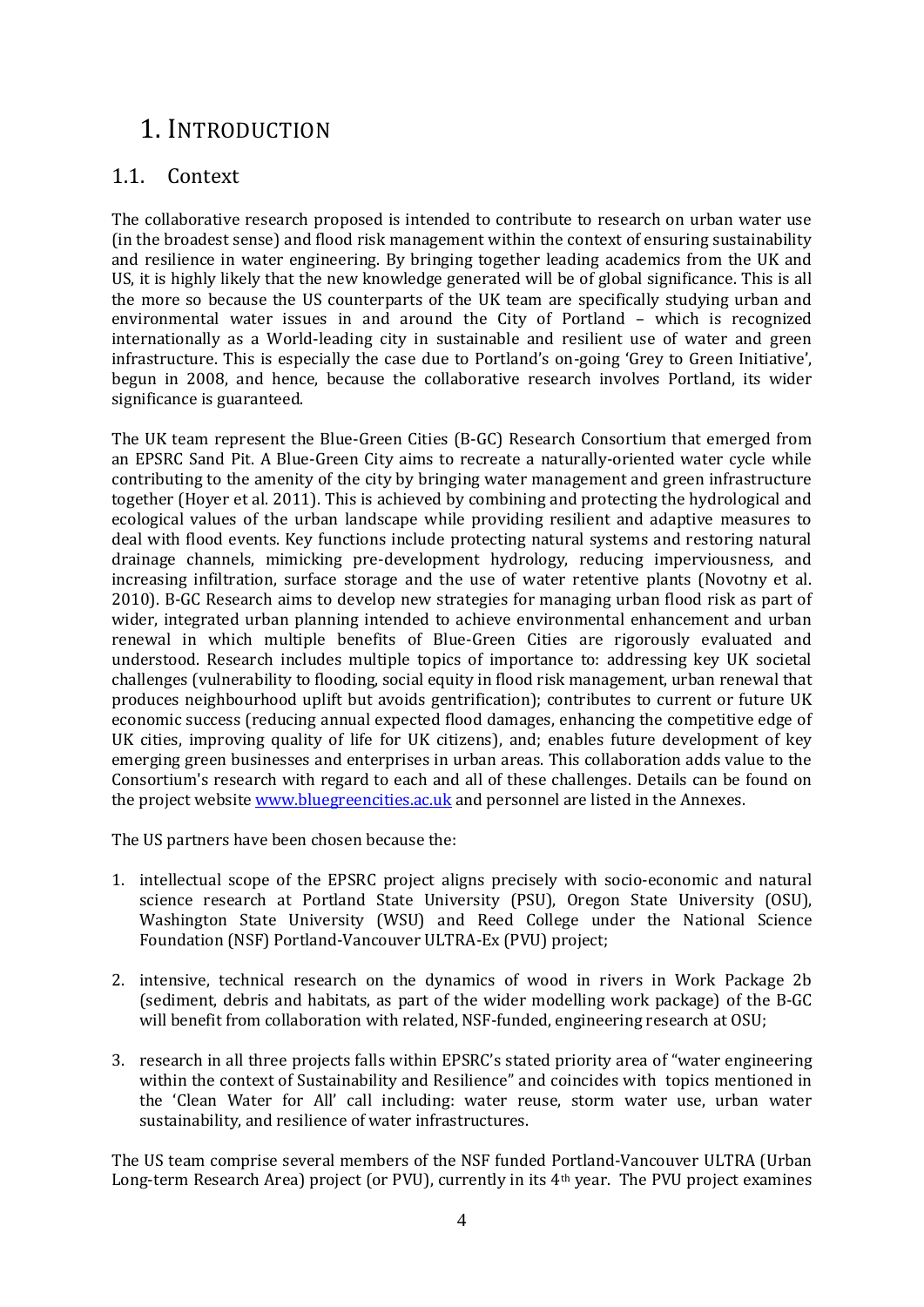the role of governance for a pair of cities, Portland, Oregon and Vancouver, Washington, which have developed over the past several decades under contrasting policy regimes at the state, regional, and local levels. The project seeks to find how differences in local and state levels of governance and policy affect the resilience of both social and ecological landscapes, and how monitoring ecosystem services may provide a usable feedback loop in urban socio-ecological systems. PVU investigators are assessing multiple pathways through which human actions, governance systems, and the built and social infrastructure affect ecosystem services provided by landscape vegetation pattern and regional water quality. Our approach features three crosscutting activities (landscape scale development patterns, civic ecology and environmental education) that examine both natural system variables and social outcomes. We also have three focused projects (water quality, stormwater management and urban riparian greenspace conservation) that primarily examine effects of social patterns and governance on natural system characteristics. More recent funding has also been obtained to examine the effects of climate change on the vulnerability of urban water resources. Details can be found on the project website [www.fsl.orst.edu/eco-p/ultra/](file:///C:/Users/PY/Desktop/www.fsl.orst.edu/eco-p/ultra/) and personnel are listed in the Annexes.

These topics and approaches of PVU resonate with the B-GC, which includes Work Packages on:

- 1. Communications between scientists, institutional stakeholders and communities;
- 2. Modelling urban flood inundation, riparian conservation/restoration and citizens' attitudes and behaviours towards flood risk management and blue-green infrastructure;
- 3. Appraising structural/non-structural options for urban flood management, and;
- 4. Multi-criteria analysis to establish the true economic, social and ecological costs and benefits of blue-green versus grey urban flood risk management infrastructure.

At OSU Desiree Tullos and colleagues collect fine-resolution velocity measurements around engineered log jams in their NSF project to better understand the distribution of forces on, and velocities and turbulence around, wood in rivers. This is relevant to WP2b of the B-GC project, which is concerned with risks associated with wood in urban streams since the movement of wood is based primarily on the balance of forces (buoyancy, drag, weight, pressure, friction) on the wood.

As the US and UK projects share similar interests spanning the social and biophysical spectrum in urban areas and with a focus on water resources, expected benefits of collaborating are high. Collaboration will especially benefit UK researchers because the US projects are in the third of four years, meaning most of its data and results will be available for knowledge transfer in 2014.

### <span id="page-4-0"></span>1.2. Research Team

The names and affiliations of the academic UK and US members of the Project Team are listed overleaf in Tables 1 and 2.

**Maggie Skenderian**, Johnson Creek Watershed Manager, Bureau of Environmental Services (BES), City of Portland, Oregon. Maggie Skenderian will assist in the development of each Topic (Section [2.2\)](#page-9-2) as appropriate to the context and application in the selected sub-watershed in Portland (Errol-Tideman), the location for focussed research during co-location working in Portland in May 2014. She will provide an overall steer in the direction of the collaborative research (Section [2.1.2\)](#page-9-0) and ensure that the outcomes of each component are fully integrated and provide information that is useful and applicable to BES, the City of Portland, local practitioners and stakeholders. Maggie will join the team in Newcastle in March 2014 (Section [2.1.1\)](#page-7-2) and provide input to all Topics and work closely with Colin Thorne and Emily Lawson (UK members of the Project Management Team, Section [2.2.1\)](#page-10-0). Maggie will play a key role in Topic 5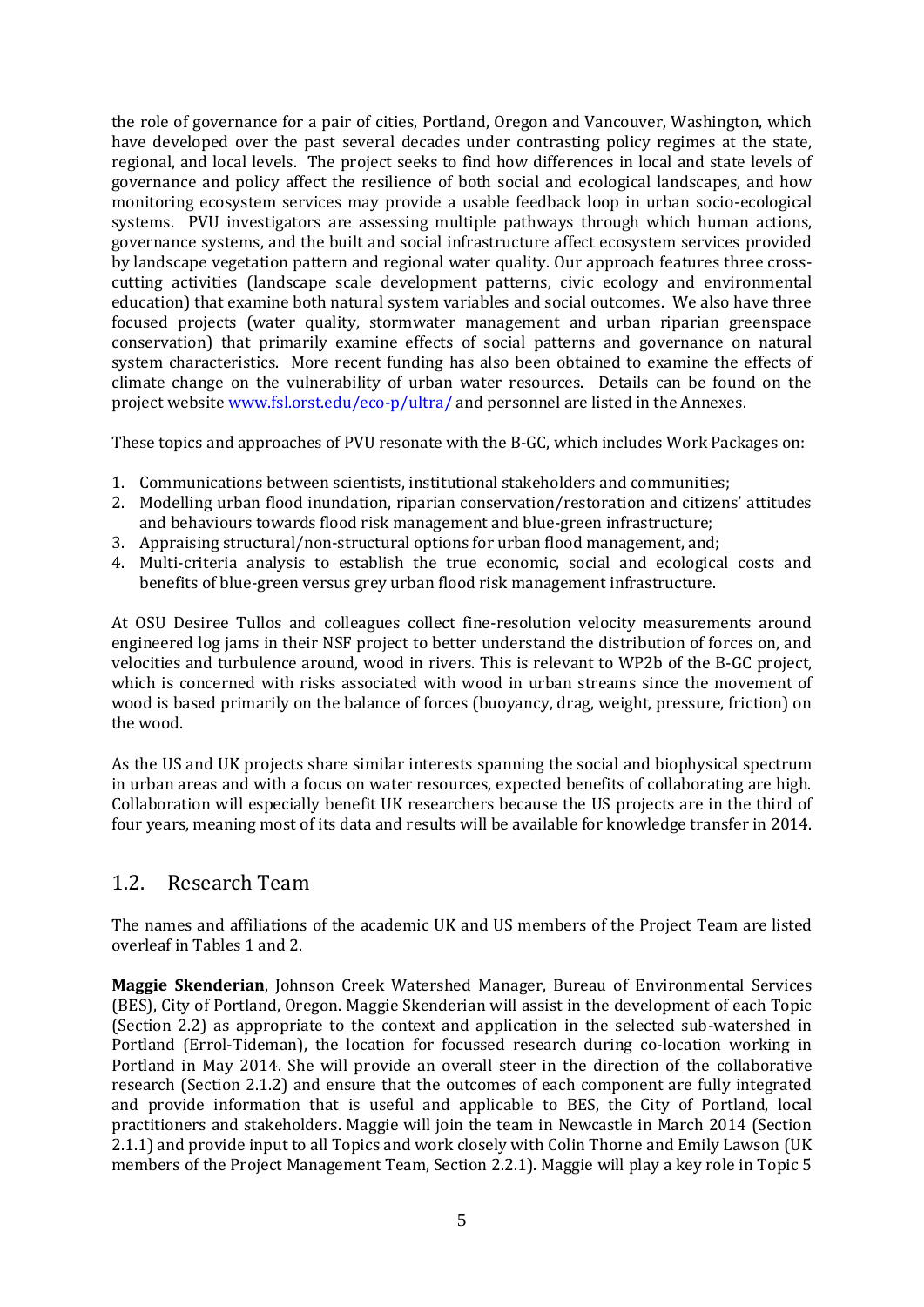and the evaluation of the wider benefits of Blue-Green infrastructure using multi-criteria analysis.

Other key members of the Team, or groups, who are based in Portland include;

**Marie Walkiewicz**, Johnson Creek Watershed, Watershed Services Group**,** BES, City of Portland, Oregon.

Members of **Johnson Creek Watershed Council** [\(www.jcwc.org\)](http://www.jcwc.org/), including;

**Robin Jenkinson**, Restoration Coordinator, Johnson Creek Watershed Council.

| <b>Team member</b>      | Role           | <b>Research Institution</b>                | <b>Department</b>                                |
|-------------------------|----------------|--------------------------------------------|--------------------------------------------------|
| <b>Colin Thorne</b>     | P.I.           | University of Nottingham                   | Geography                                        |
| Dabo Guan               | $Co-I$         | Leeds University                           | <b>Earth and Environment</b>                     |
| Jessica Lamond          | $Co-I$         | University of the West of<br>England (UWE) | <b>Architecture and Built</b><br>Environment     |
| enny Mant               | $Co-I$         | <b>Cranfield University</b>                | <b>River Restoration Centre</b>                  |
| <b>Leonard Smith</b>    | $Co-I$         | London School Economics                    | Centre for the Analysis of<br><b>Time Series</b> |
| Nigel Wright            | $Co-I$         | <b>University of Leeds</b>                 | Civil Engineering                                |
| Dick Fenner             | $Co-I$         | Cambridge University                       | Centre for Sustainable<br>Development            |
| Scott Arthur            | $Co-I$         | Heriot-Watt University                     | <b>Built Environment</b>                         |
| Chris Kilsby            | $Co-I$         | Newcastle University                       | Civil Engineering                                |
| Nick Mount              | $Co-I$         | University of Nottingham                   | Geography                                        |
| Deonie Allen            | RA             | Heriot-Watt University                     | <b>Built Environment</b>                         |
| Glyn Everett            | RA             | <b>UWE</b>                                 | <b>Architecture and Built</b><br>Environment     |
| Vassilis Glenis         | <b>RA</b>      | Newcastle University                       | Civil Engineering                                |
| Lan Hoang               | <b>RA</b>      | Cambridge University                       | Centre for Sustainable<br>Development            |
| <b>Emily Lawson</b>     | <b>RA</b>      | University of Nottingham                   | Geography                                        |
| <b>Shaun Maskrey</b>    | PhD<br>Student | <b>University of Nottingham</b>            | Geography                                        |
| Faith Chan              | <b>RA</b>      | University of Nottingham<br>Ningbo China   | <b>Geographical Sciences</b>                     |
| Sangaralingam<br>Ahilan | <b>RA</b>      | <b>University of Leeds</b>                 | Civil Engineering                                |
| David Mendoza           | PhD<br>Student | <b>University of Leeds</b>                 | <b>Earth and Environment</b>                     |

Table 1. Clean Water for All Research Project Team, UK members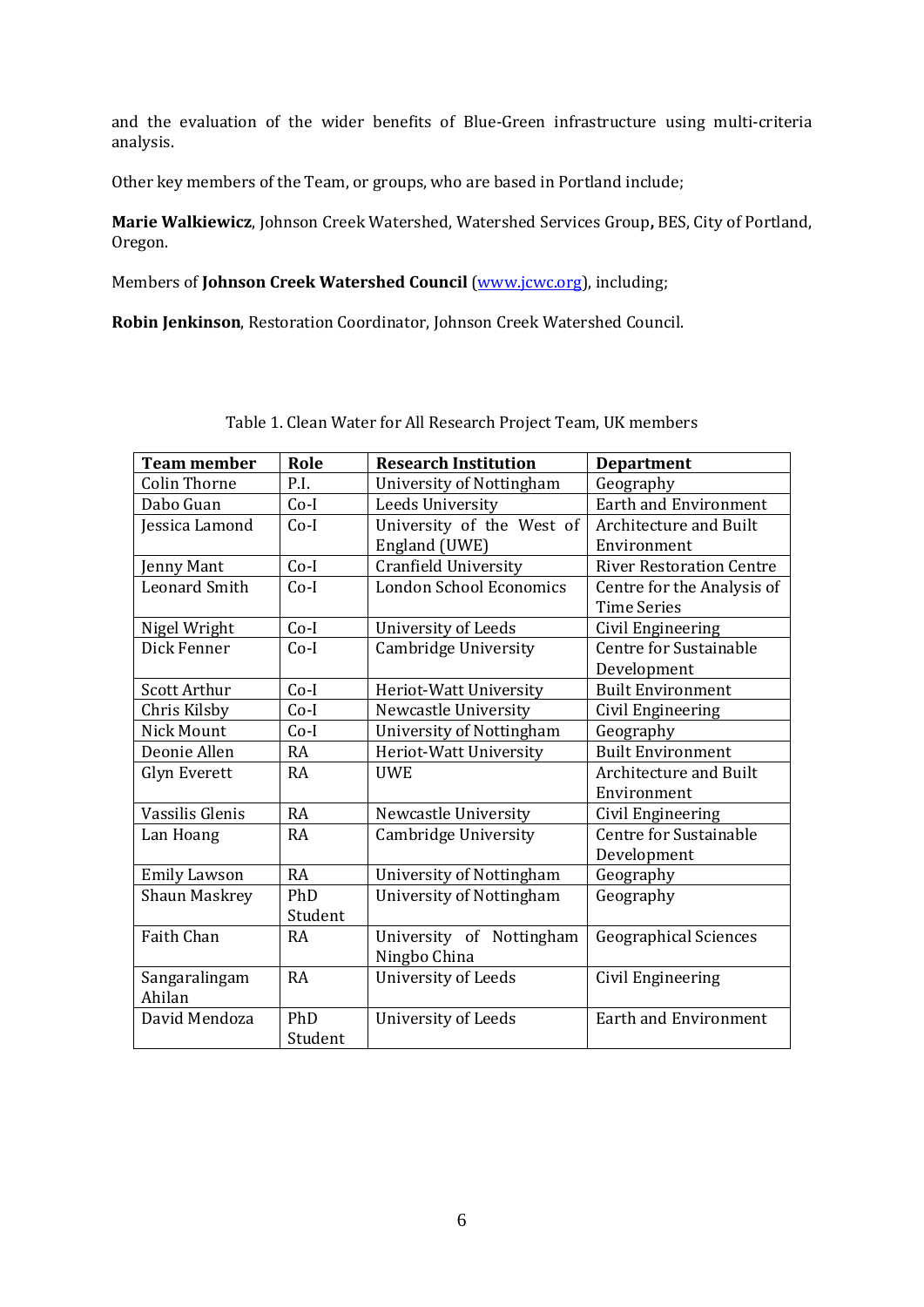| <b>Team Member</b> | Role               | <b>Research Institution</b>      | <b>Department</b>                 |
|--------------------|--------------------|----------------------------------|-----------------------------------|
| Alan Yeakley       | $Co-I$             | <b>Portland State University</b> | Environment                       |
| Heejun Chang       | $Co-I$             | <b>Portland State University</b> | Geography                         |
| Connie Ozawa       | $Co-I$             | <b>Portland State University</b> | <b>Urban Studies and Planning</b> |
| Anita Morzillo     | $Co-I$             | Oregon State University          | Forestry                          |
| Noelwah Netusil    | $Co-I$             | <b>Reed College</b>              | Economics                         |
| Jennifer Morse     | $Co-I$             | <b>Portland State University</b> | Environment                       |
| Desiree Tullos     | $Co-I$             | Oregon State University          | Biological & Ecological           |
|                    |                    |                                  | Engineering                       |
|                    |                    |                                  |                                   |
| Zbigniew Grabowski | <b>PhD Student</b> | <b>Portland State University</b> | Environment                       |
| Denise Fisher de   | <b>PhD Student</b> | <b>Portland State University</b> | Environment                       |
| Leon               |                    |                                  |                                   |
| Marissa Matsler    | <b>PhD Student</b> | <b>Portland State University</b> | Urban Studies and Planning        |
|                    |                    |                                  |                                   |
| Samantha Hamlin    | <b>PhD Student</b> | <b>Portland State University</b> | Geography                         |
| Will L'Hommedieu   | <b>PhD Student</b> | Oregon State University          | <b>Water Resources</b>            |
|                    |                    |                                  | Engineering                       |
| Maya Jarrad        | <b>UG Student</b>  | Reed College                     | Economics                         |

Table 2. Clean Water for All Research Project Team, US members

### <span id="page-6-0"></span>1.3. Aim

Our aim is to build long-term, collaborative partnerships with American colleagues engaged in NSF-funded research that complements without duplicating that within the EPSRC's "Delivering and Evaluating Multiple Flood Risk Benefits in Blue-Green Cities".

## <span id="page-6-1"></span>1.4. Project Duration

The Project commenced on 1st January 2014 and is due to be completed within 12 months: i.e. by 31st December 2014.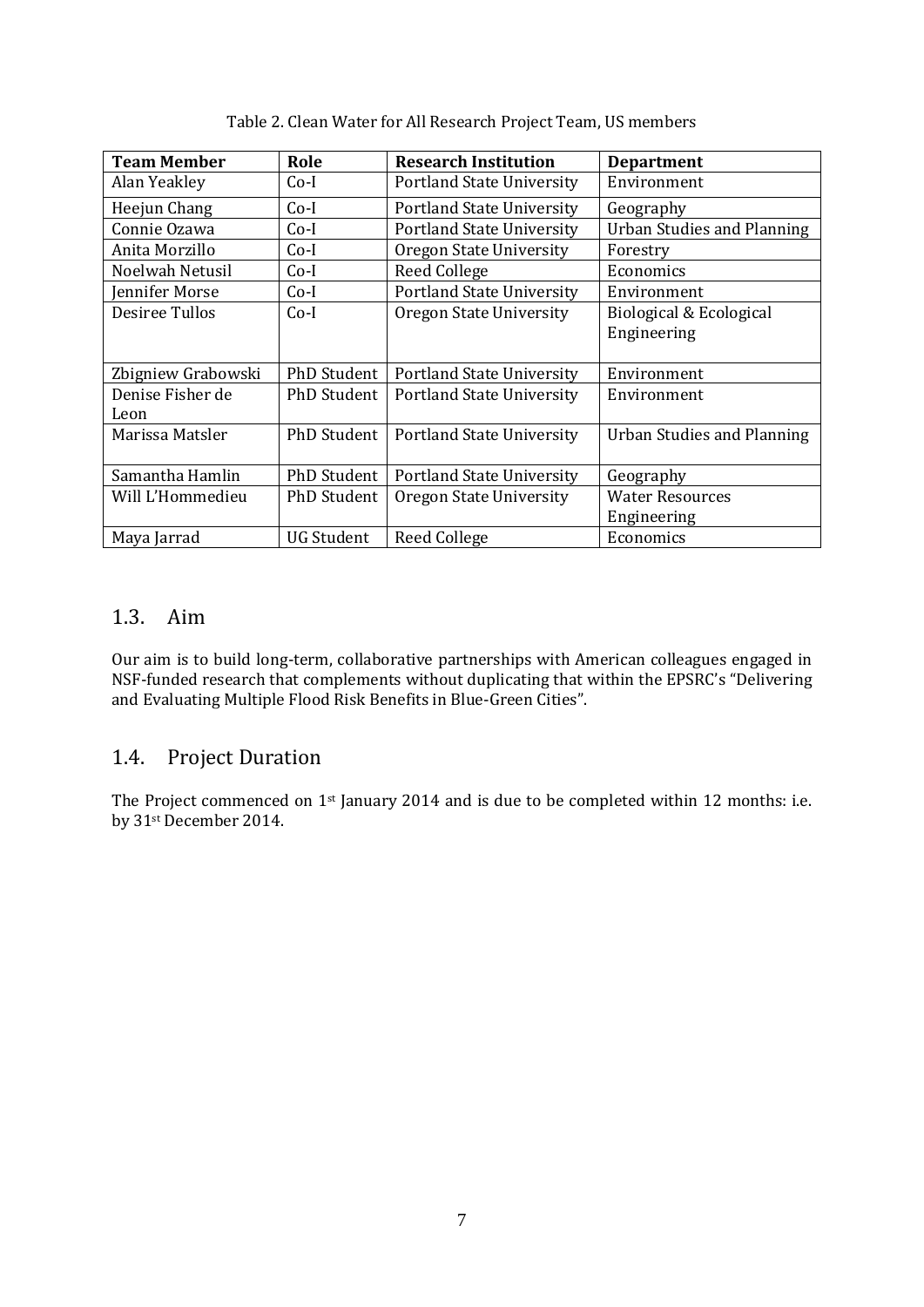## <span id="page-7-0"></span>2. RESEARCH PROGRAMME

Research will be performed as a closely integrated and carefully sequenced set of six Topics (detailed in Section [2.2\)](#page-9-2) that will run in parallel. Essentially, effort will focus on developing the relationships between UK and US counterparts in early 2014 (Jan-April) and planning the collaborative research to be completed in Portland in May 2014. This will be aided by face-toface contact when the Portland team visit the UK in March for a week. The research will be applied in a sub-watershed in Portland (Errol Tideman) during and after the UK visit in May, and disseminated in December 2014 at the University of Nottingham Ningbo Campus (UNNC), China.

## <span id="page-7-1"></span>2.1. Research schedule

The project will support collaborative activities with the following goals:

- initial exchange of information in UK as necessary to plan collaboration activities;
- co-production of knowledge, information and insights through intensive periods of colocation working in Portland, Oregon,
- joint Wrap-up Meeting and Stakeholder Dissemination Event to maximize stakeholder and international impact.

Bilateral contact is encouraged prior to the March Workshop to make introduction, exchange ideas and reprints of current research.

### <span id="page-7-2"></span>2.1.1. Initial Workshop (March 2014)

US academics will come to the UK for one-week to attend an initial workshop, exchange knowledge and plan further activities. The workshop will span three days (Monday-Wednesday) and will be hosted by Newcastle University. Newcastle is the chosen Demonstration City in the B-GC project and hence there will be opportunity for the US team to visit the area and experience some of the potential issues for implementation of blue-green vs. grey infrastructure for flood risk management. The timetable for the initial workshop is detailed in Table 3.

The workshop will include plenary sessions during which researchers will make presentations on their research Topic, methods, results and lessons learned, followed by extended questioning and discussion. Sessions will formulate common terms, metrics, approaches and models necessary to provide the basis for research applicable in both UK and US cities. Time will also be spent on detailed planning for collaborative research on six key Topics of mutual interest identified by UK and US academics during Skype, telephone and physical meetings held in preparing this proposal.

Following the workshop, teams will break out for concurrent knowledge exchange, development and research planning meetings specific to each of the Topics, and travel with the appropriate UK Co-I to their institution for two more days of work (Thursday and Friday). These will provide the basis for collaboration during co-location working in Portland.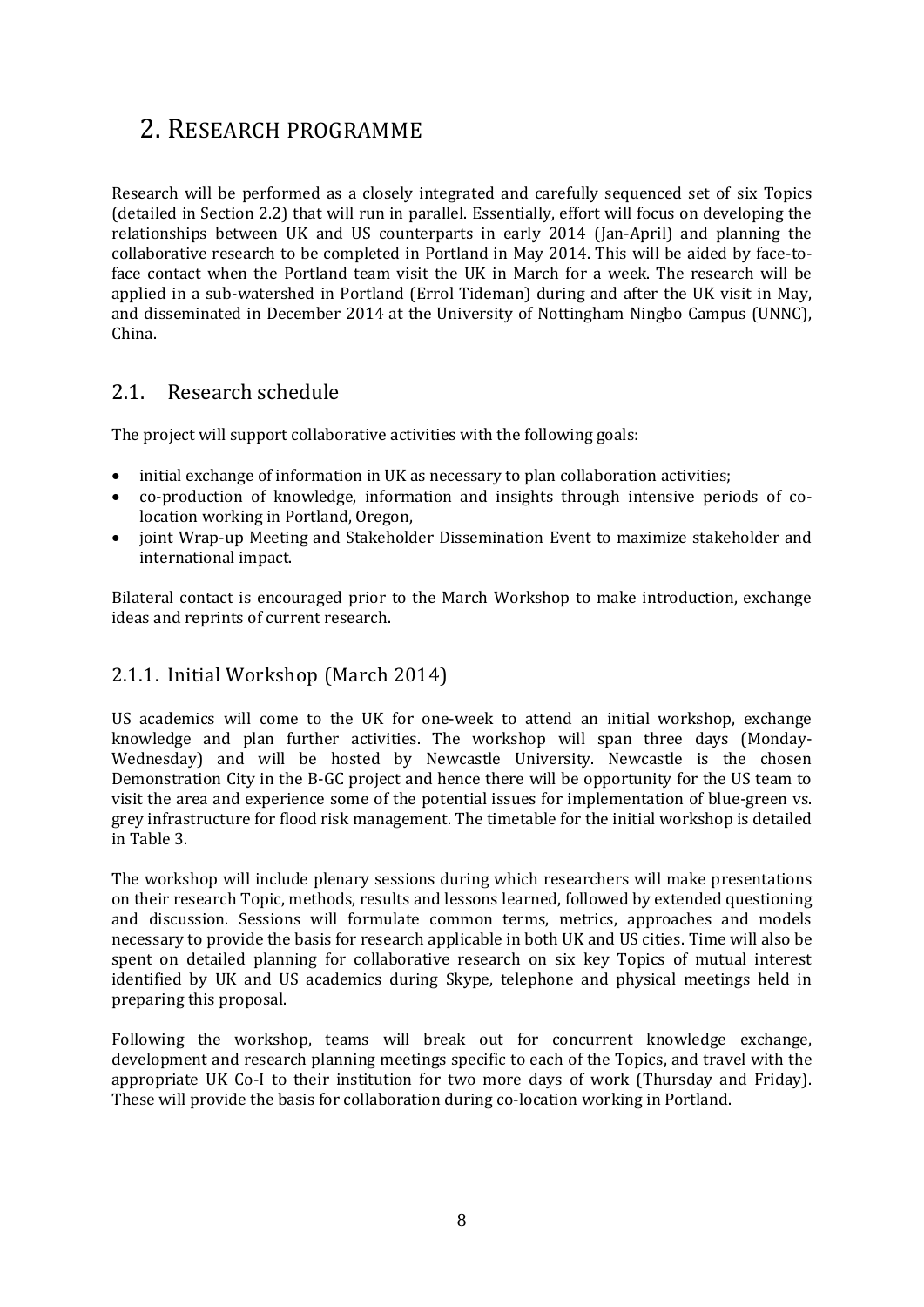| Day                       | <b>Activity</b>                                                                                                                                                                                            | <b>Location</b>                                                          |
|---------------------------|------------------------------------------------------------------------------------------------------------------------------------------------------------------------------------------------------------|--------------------------------------------------------------------------|
| Sunday (16th)             | US team arrive in the UK                                                                                                                                                                                   | UK                                                                       |
| Sunday (16th)             | US and UK team meet for<br>dinner (ice-breaker), 5.30                                                                                                                                                      | Newcastle, Caledonian Hotel<br>bar                                       |
| Monday (17th)             | Presentations from US (am)<br>and UK (pm) teams on work<br>completed to date (pm<br>session doubles as BG-C<br><b>March Quarterly Progress</b><br>meeting). Introduction to BES<br>from Maggie Skenderian. | Newcastle University,<br>Research Beehive, Seminar<br>Room B 2.22.       |
|                           | Evening reception with<br>Newcastle stakeholders as<br>part of ongoing Learning and<br><b>Action Alliance</b>                                                                                              | Caledonian Hotel                                                         |
| Tuesday (18th)            | Field Trip (am); visit<br>Newcastle SuDS                                                                                                                                                                   | Newcastle                                                                |
|                           | Introduction to Errol Tideman<br>catchment and Johnson Creek<br>issues (Maggie Skenderian)                                                                                                                 | Newcastle University,<br>Research Beehive, Seminar<br><b>Room B 2.22</b> |
|                           | Plan collaborative research on<br>Topics 1 and 2 (pm)                                                                                                                                                      |                                                                          |
|                           | Early evening BG-C meeting to<br>discuss WP application in<br>Newcastle                                                                                                                                    |                                                                          |
|                           | Dinner 7 pm                                                                                                                                                                                                | Newcastle Pizza Express                                                  |
| Wednesday (19th)          | Plan collaborative research on<br>Topics 3, 4, 5 and 6 (finish at<br>$2.30$ pm $)$                                                                                                                         | Newcastle University,<br>Research Beehive, Seminar<br><b>Room B 2.22</b> |
|                           | US team to travel to UK<br>institution with relevant Co-I                                                                                                                                                  | UK institutions of choice                                                |
| Thursday-Friday (20-21st) | Topic groups to research and<br>develop specific Topics.                                                                                                                                                   | UK institutions of choice                                                |
| Saturday/Sunday (22-23rd) | US team to return home                                                                                                                                                                                     | <b>US</b>                                                                |

Table 3. Timetable for Initial Workshop in the UK, March 2014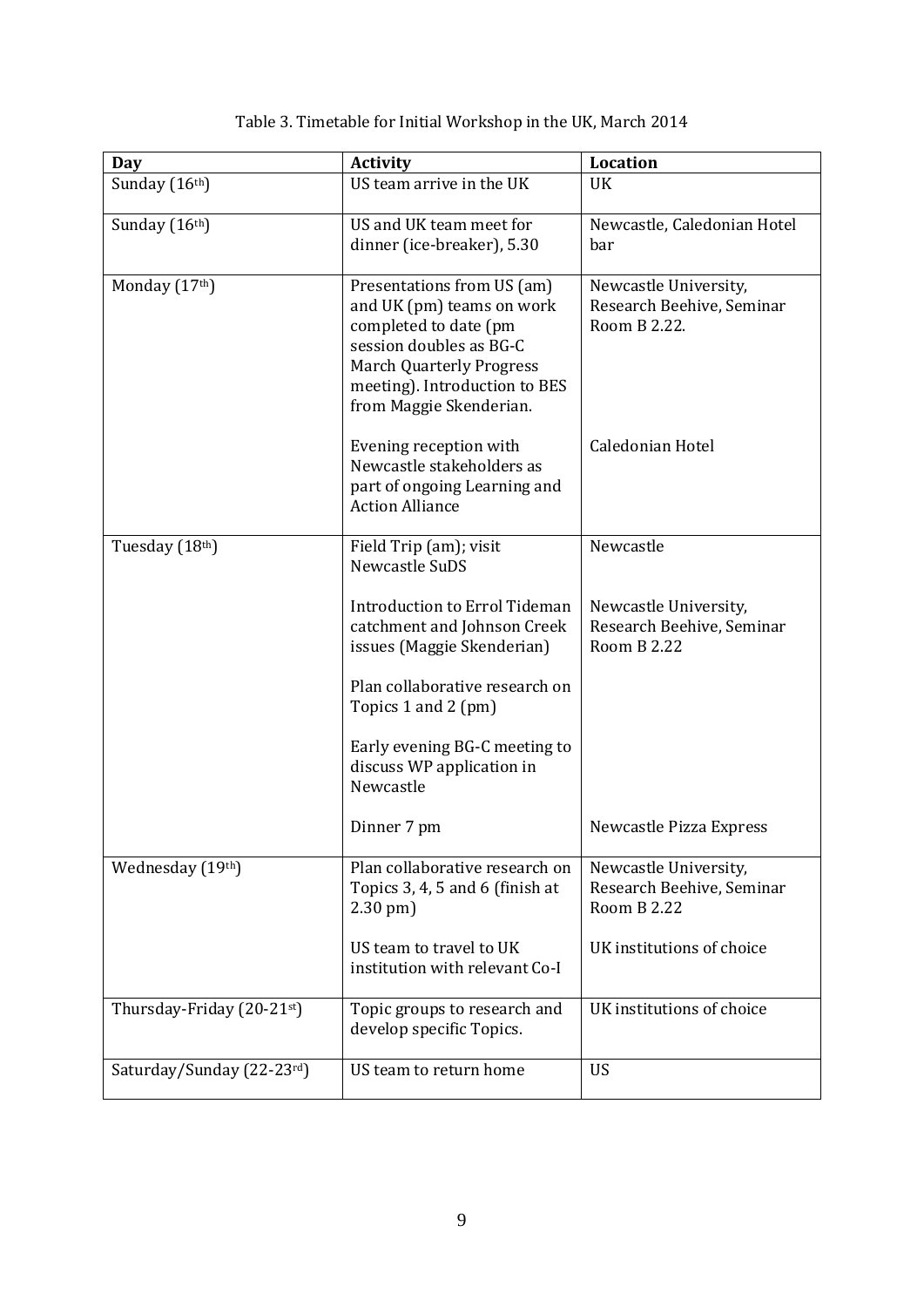### <span id="page-9-0"></span>2.1.2. Co-location Research (May 2014)

Collaborative research will be performed in Portland, Oregon, during one-week visits by the academics and 30-day periods of targeted, intensive, collaborative research by their RAs and Students. The US-UK team will focus their research on the Errol Tideman sub-watershed, part of the Johnson Creek watershed, and designated by BES as top priority for improvement. The Errol Tideman sub-watershed contains an interesting mix of restored river reach, residential and commercial property, a large industrial plant, park and forest, and green space. Key issues are developing environmentally sound measures for bank stabilisation (bank erosion due to numerous outfalls into Johnson Creek) and improving water quality as the industrial plant is thought to discharge pollutants, e.g. PCBs, into Johnson Creek. The team will also look at the potential for diverting drainage from a pristine micro-watershed to the east of the industrial plant. At present there is no outlet for drainage from the micro-watershed and so outflow travels under the industrial plant in a pipe and later into Johnson Creek. Co-production of knowledge and research will also involve the key Portland stakeholders (detailed in Section [1.2\)](#page-4-0), and specifically, Maggie Skenderian, Johnson Creek Watershed Manager, BES, who has been fundamental in designating the sub-watershed, sharing local contacts and making introductions. The UK team will be based in the BES offices throughout their stay.

Inter-action will occur prior to and following co-location working via Skype. It is anticipated that a jointly authored journal article or short communication will be produced for each Topic.

During the co-location research there will be opportunity to attend conferences, workshops and events being held in Oregon, including;

- 3rd Annual Symposium on Urbanization and Stream Ecology in Portland [\(SUSE\)](http://urbanstreams.wordpress.com/) (15-17 May)
- Johnson Creek Watershed Council's (ICWC) Annual Celebration and evening dinner, Reed College, 22 May, Colin Thorne to give a presentation on the CWFA Project to highlight the similarities/differences between Johnson Creek and UK watersheds

### <span id="page-9-1"></span>2.1.3. Wrap up Meeting and Stakeholder Dissemination Event (UNNC, China, December 2014)

The final activity will be a one-day wrap-up meeting and stakeholder dissemination event to consolidate and showcase the outcomes of the collaboration and announce the planned next steps. This will be held at the UNNC, China, in December 2014. The UK team will be present physically. Attempts are being made to raise funds for the US team to travel to China, but should these prove unsuccessful, they will participate via the web. About 50 stakeholders will participate physically, while it will also be live-streamed to allow others to participate remotely. This format was used by the P.I. as dissemination officer for the FRMRC and it proved highly effective. The webinar format will maximize stakeholder and international impact.

### <span id="page-9-2"></span>2.2. Research structure and management

Research will be performed as a closely integrated and carefully sequenced set of six Topics, and order to fit with the sequence of B-GC Work Packages. The Topics and key researchers are detailed below.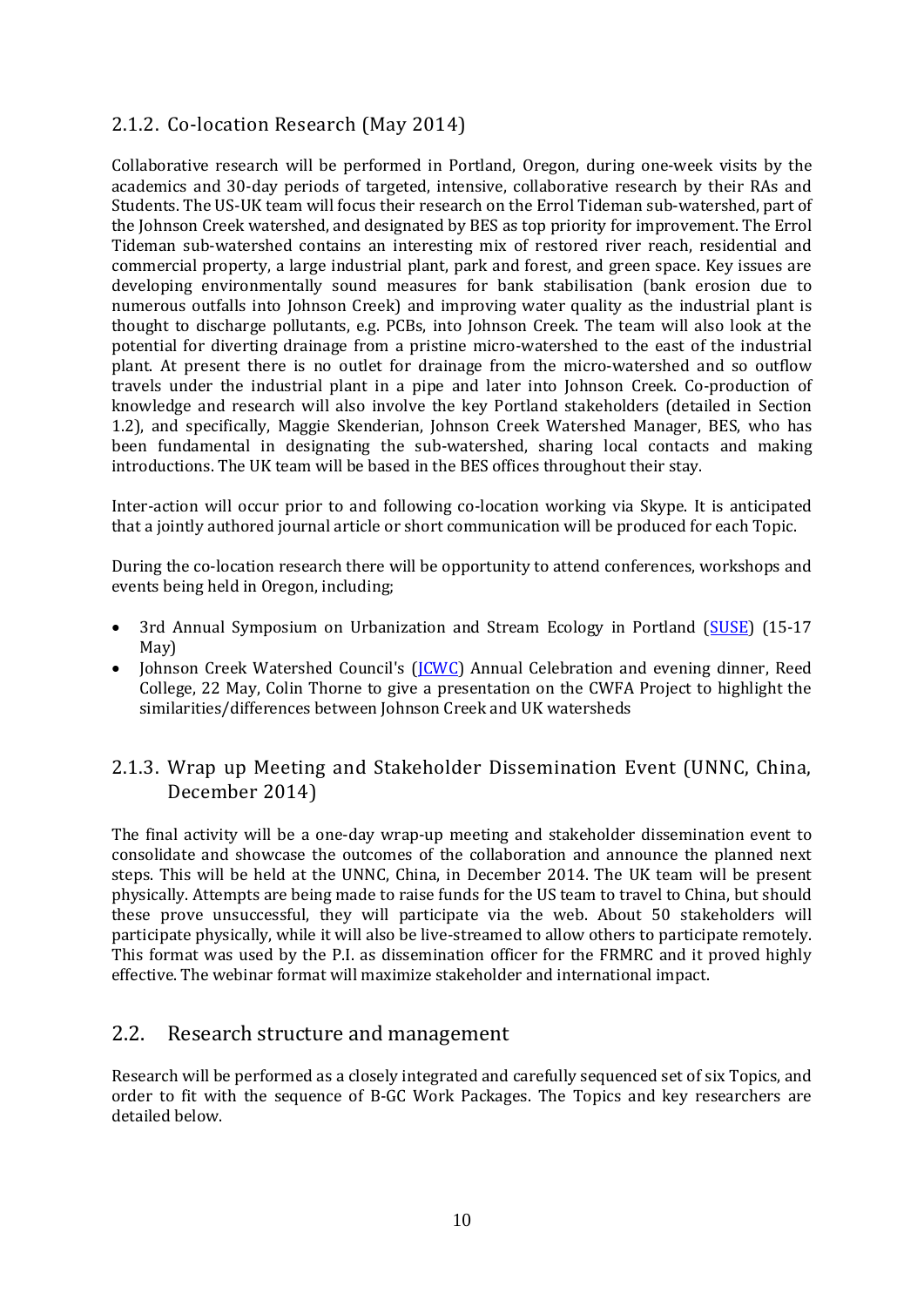#### **Topic 1. Climate change and flood risk: communicating risk and uncertainty; vulnerability and adaptability of different communities.**

UK: Thorne, Smith, Lawson, Chan US: Ozawa, Hamlin

#### **Topic 2. Modelling flows and water quality in the urban water cycle**

UK: Wright, Kilsby, Ahilan, Glenis, US: Chang, Grabowski

#### **Topic 3. The influence of Green Streets, Blue-Green Infrastructure and river restoration on waterway health and water quality**

UK: Mant, Thorne, Arthur, Allen US: Yeakley, Morse, Fisher de Leon, Tullos, L'Hommedieu

#### **Topic 4. Community perceptions of blue-green infrastructure in the urban environment: The Social Dynamic**

UK: Lamond, Everett, Chan US: Morzillo, Matsler

#### **Topic 5. Wider system interactions and the generation of multiple benefits of Blue-Green infrastructure (inc. impact on house prices)**

UK: Guan, Fenner, Arthur, Hoang, Mendoza US: Netusil, Skenderian, Jarrad

#### **Topic 6. Structuring and evaluating community priorities through participatory modelling** US: Skenderian

UK: Maskrey, Lawson, Thorne

#### <span id="page-10-0"></span>2.2.1. Project Management

The project will be led by Colin Thorne (Nottingham), Alan Yeakley (PSU), Emily Lawson (Nottingham) and Maggie Skenderian (BES) (hereafter referred to as the Project Management Team). Their role will be to lead the co-location research in Newcastle and Portland while contributing to the six topics and providing constant input to facilitate the production of an integrated piece of research and ensure the research is fully interdisciplinary. The Project Management Team will be responsible for the allocation of resources and tasked with keeping the research to schedule. In addition, each member of the Project Management Team has specific interest and skills in different Topics and will contribute their knowledge and expertise while working with the Topic leaders. Colin Thorne will co-lead Topic 1 and Alan Yeakley will be the US lead of Topic 3. Emily Lawson has particular interests in Topics 1 and 5, and Maggie Skenderian has strong familiarities with Topics 1, 3, 4 and 5.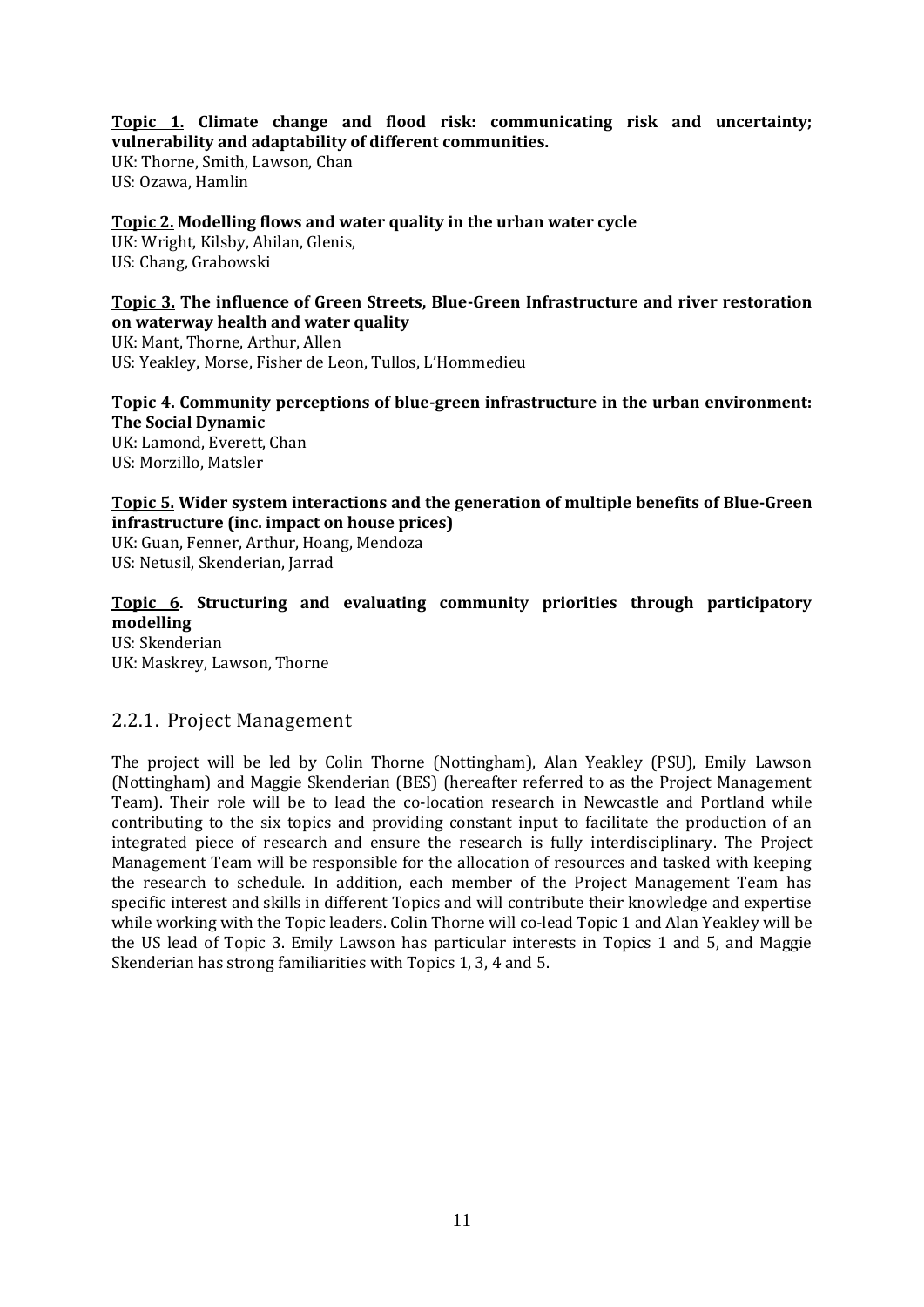## <span id="page-11-0"></span>3. TOPIC PROPOSALS

The planned research for the six Topics is detailed below in the form of several short proposals.

## <span id="page-11-1"></span>3.1 Topic 1. Climate change and flood risk: communicating risk and uncertainty; vulnerability and adaptability of different communities

#### **Over-arching goals and research questions**

To develop a method for identifying the Relevant Dominant Uncertainties (RDU's) and the capacity of alternative strategies for stormwater management under different futures.

To investigate the thresholds of these strategies for absorbing different levels of rainfall and identify the tipping points between effective performance and failure.

We do not want to try and predict the future changes that will happen in the Errol-Tideman subwatershed. Instead, we want to assess the ability of different methods to cope with a range of futures and communicate this choice to the local residents and institutions.

#### **Scope acceptable**

Topic 1 will be restricted in geographical scope and will focus on the unimproved streets in the Errol Tideman sub-watershed. This is an approximate 40 acre area with drainage from the streets, at present, feeding into a pipe that discharges into the ox bow lake section of Johnson Creek.

#### **Study Approach**

Topic 1 will conduct a series of sequential tasks with some iteration (see methods section). This includes a detailed background information and literature review, interviews with professionals working in different Bureaus of the City of Portland, identification and ranking of vulnerabilities and risks associated with the unimproved streets region, and assessing the ability of different strategies to cope with varying degrees of rainfall.

Topic 1 will also promote communication between the different Topics and directly link with several of the Topics, e.g. Topic 4 and the work of Shaun Maskrey, who will provide perceptions of local communities regarding different strategies to manage stormwater in the unimproved streets region and their willingness to pay, plus their level of commitment to future road improvements. Topic 1 will also link with Topic 5, who will assess some of the alternative strategies for road development and flood risk management in the Errol Tideman area and pass on the results of a cost/benefit analysis.

#### **Methods, Techniques & Analysis**

- a. Interview experts to identify key vulnerabilities using the Delphi method. This will allow us to rank vulnerabilities to determine RDUs for each risk; current risks to system that will be addressed include:
	- Current condition of the unimproved streets
	- Existing piping system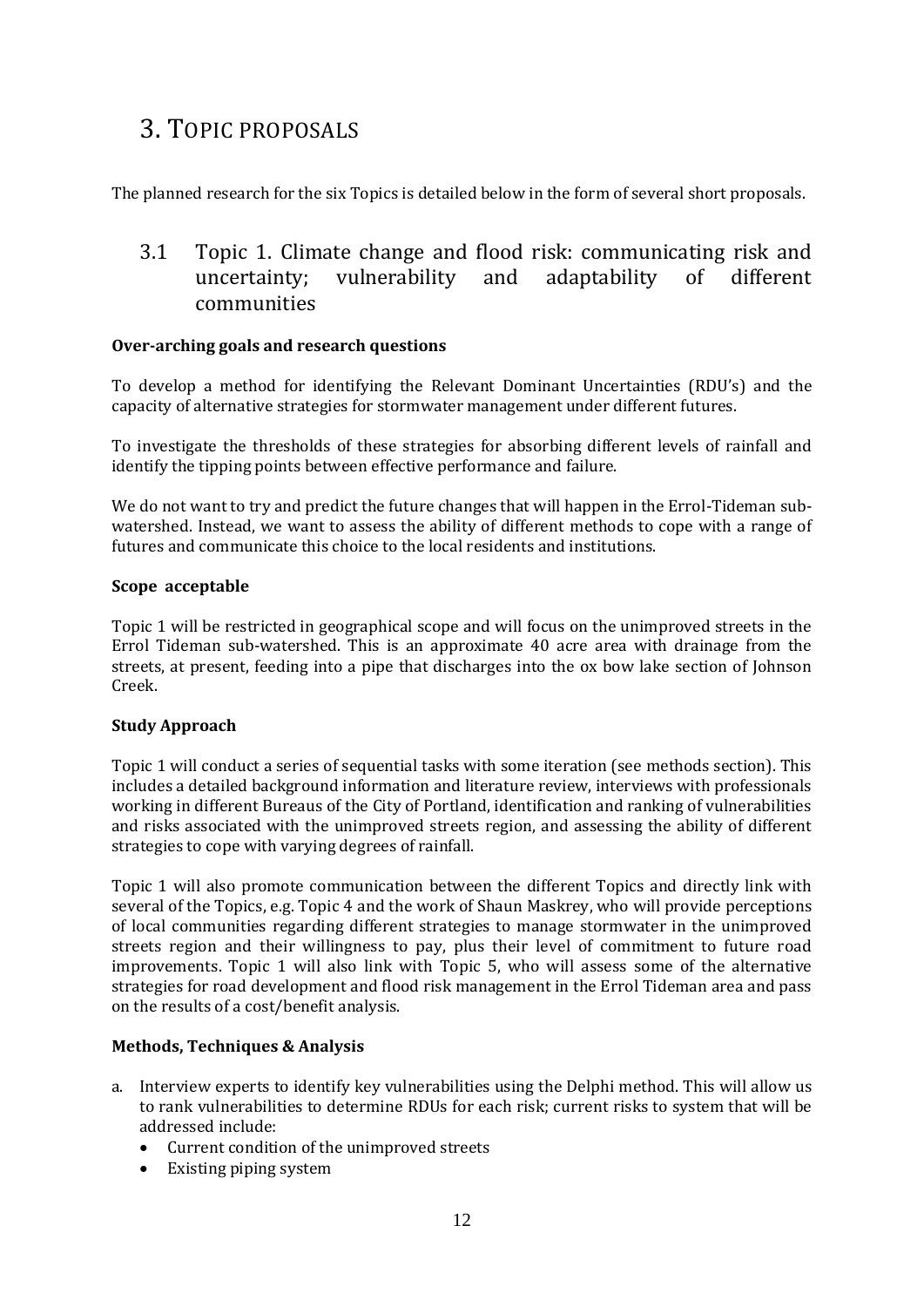- Roads
- $\bullet$  Oxbow
- Johnson Creek.
- b. Collate climate change data from the University of Washington. This is given in multiple ranges (1970-1999, 2000-2030, and 2040-2070). This will allow us to determine the future ranges in precipitation, estimated to be -5% to 14%).
- c. Collect background data, e.g. www.portlandmaps.com. This will follow an iterative method including background research prior to interviews with experts to augment our understanding of local processes and vulnerabilities. More specifically, this will include reviews of documents, reports, archives, and previous interviews with residents from BES. We will produce a profile of the study area (socio-economics, demographics, place-affinity, climate predictions, land use plan, Bureau of Transportation's code for road improvements, have any improved streets suffered high levels of damage in the past?)
- d. As part of the background data, we will identify current road conditions and how they affect the resource (water). This will link with the other Topic groups who will be examining the physical and ecological processes and problems associated with the drainage of the unimproved streets and downstream input into Johnson Creek.
- e. Rank the vulnerabilities. This will help with the determination of the RDUs.
- f. Identify alternatives to the Bureau of Transport's plan to develop the unimproved streets to meet City code (or not meet city code as this is probably unrealistic in the green streets area) and calculate the following (with substantial input from other groups):
	- Cost of installation
	- Cost of maintenance (over 5-10-20-50 years)
	- Expected performance under various rainfall scenarios (describe escalator of costs for levels of "protection")
	- Identify additional options and marginal benefits from additional actions that might occur on the property (Topic 5, Dick Fenner with Heejun Chang)
	- Clarify "adaptability" of each alternative talk to experts about how hard is it to change (e.g. if twice/four times/eight times etc. as much water came through, what changes would be needed?), input from Topic 5 on multiple benefits
	- Also address how the current conditions (no improvements) would cope under future rainfall scenarios
- g. Identify the thresholds and non-linearities in the capacity of the unimproved streets to cope with different future rainfall events; address the question "where are the step changes where a street changes from functioning to flooded/damaged beyond repair?"
- h. Consider the costs of avoiding failure in line with critical RDUs.
- i. Create a framework for how such analysis could be done in similar catchments

#### **Staffing (minimum)**

Emily Lawson arrives April  $30<sup>th</sup>$  to attend May 1<sup>st</sup> stakeholder meeting in Errol Tideman, leaving May 24th.

Colin Thorne will be involved in the project for all of May, Emily and Colin will also be working with Maggie Skenderian on the project management Lenny Smith - TBD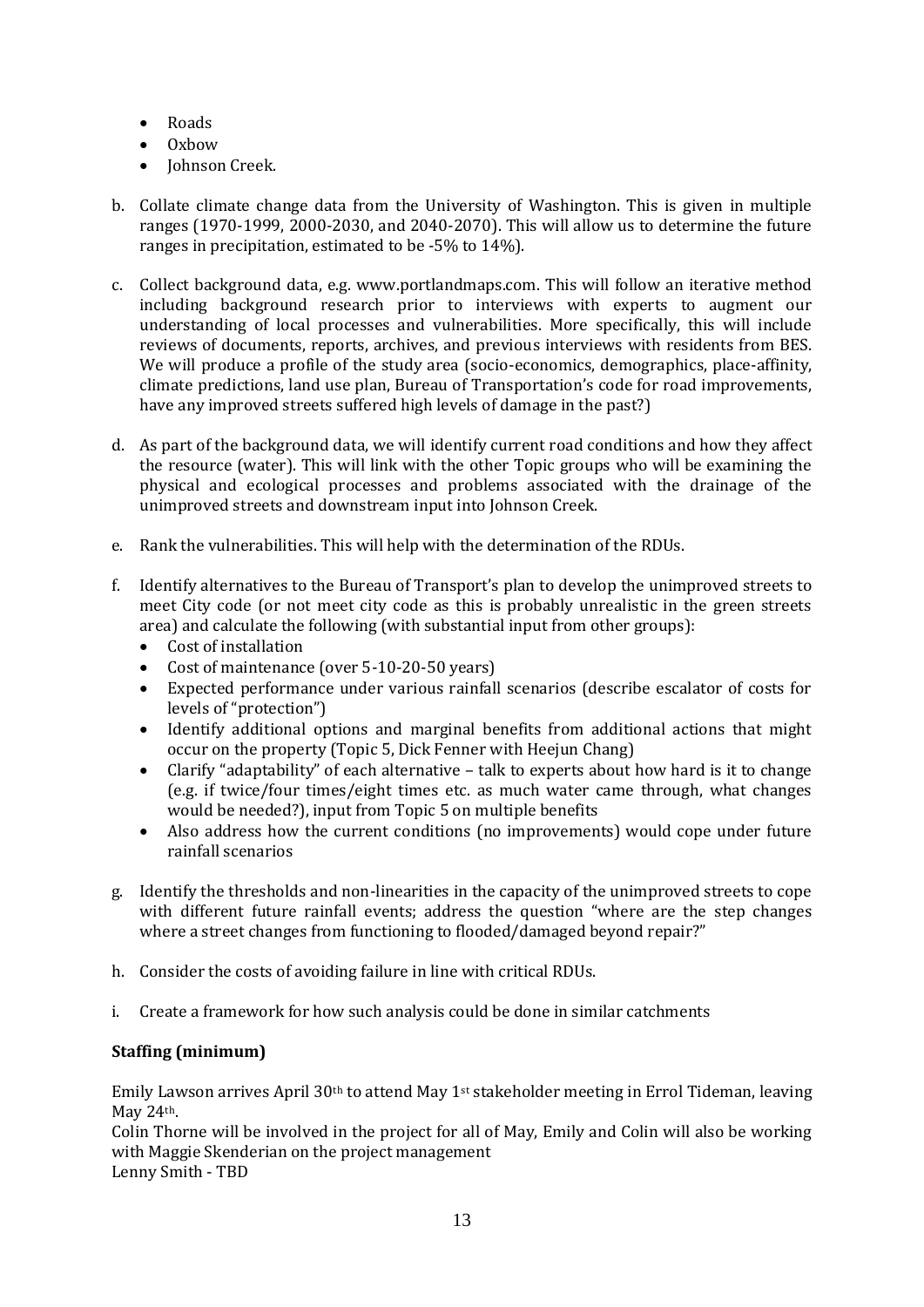Connie Ozawa will be able to attend weekly progress meetings with some periodical support Samantha Hamlin will able to attend weekly progress meetings, coordinate with Emily to interview experts, help conduct the background research and write/edit the final output

#### **Schedule**

Prior to research in Portland (May 2014);

- Gather background information, identify experts, Skype call to check on progress in early April
- Develop a set of milestones, share this information with the other groups (and get back similar information on milestones), determine critical paths and present to the team via a CWFA Gantt chart

Portland, May 2014

- Hold team and Topic 1 meetings in the first week of May
- Weekly progress meetings while Emily and Samantha do the research
- Prior to leaving Portland, have a debrief and decide next steps

#### **Budget:**

In addition to the budget assigned to Emily and Colin (from the EPSRC), we require a transcription service for recorded interviews. As a maximum, this will be 100 hours of transcription time x \$20.00/hour = **\$2,000.**

### <span id="page-13-0"></span>3.2 Topic 2. Modelling flows and water quality in the urban water cycle

#### **Goals:**

Deliver an improved evidence base to for planning, designing and implementing green infrastructure features in Johnson Creek. Increase capability of modelling and understanding certainty of service provision of green infrastructure elements.

How a feasible range of green infrastructure interventions retain sediments, pollutants and reduce flood risks at the target sub-catchment (within Errol-Tideman  $\sim$  150 acre) study area – street improvement or local improvement district (LID) (50 acre) scale.

#### **Questions in order of priority:**

How do types of green infrastructure interventions at the street scale affect service provision of sediment retention and peak flow amelioration (restricted to unimproved roads – intervention options at single road scale)?

How does location and networked character of installations affect performance under different alternative scenarios (at the road scale for a defined set of installation types – TBD based on input from other groups)?

How do these interventions scale at the level of the LID (50 acre scale)?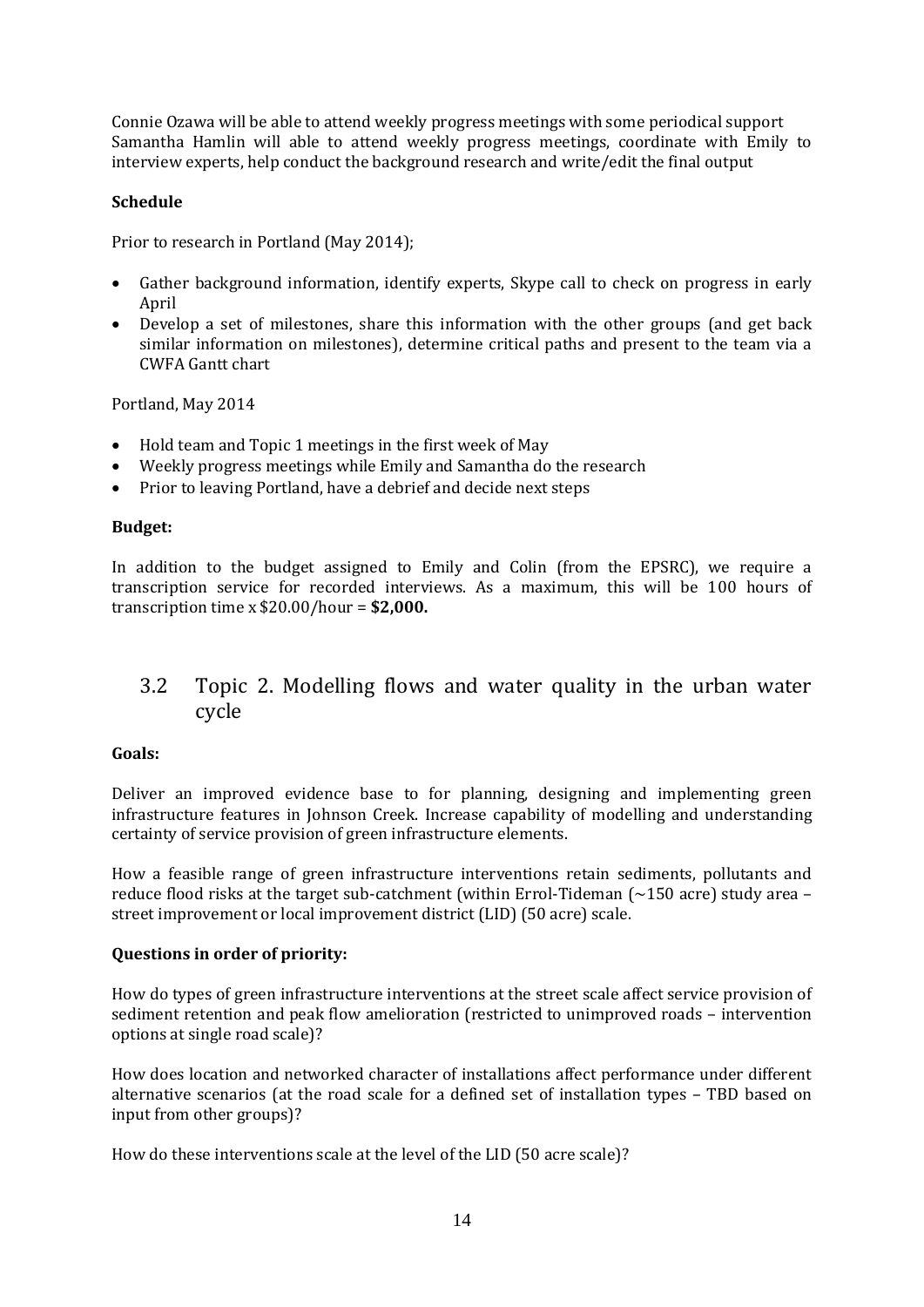#### **Scope:**

Intensive modelling exercise at street level scaling up to Errol-Tideman LID. Overall, to model likely impacts of different green infrastructure scenarios at the street and LID scale.

Using existing data sets at catchment scale to set boundary condition for main channel at Errol-Tideman mouth.

#### **Study Approach**:

To develop a street level model of hydrodynamics and morphodynamics. In particular to model sediment transport and relationships to flow. Utilizing this model we will study the existing (base) situation and proposed interventions. We will use this information to upscale the street level model to the road network within the LID area. Upscaling will include feasible range of impacts from the LID on main channel Johnson Creek at the outfall of study area in terms of sediment delivery and flow distribution

#### **Methods, techniques and analysis**

Apply existing hydro and morpho-dynamic model from Leeds/Newcastle team (Wright's code, CityCAT) utilizing data on flow and sediment relationships from Topic 3 at street scale. At street scale survey streets with high resolution GPS (Integrative Graduate Education and Research Traineeship (IGERT) unit) to obtain micro-topography. At study area scale, obtain high resolution topography from LIDAR data. Rainfall events defined from hourly data available from local stations. Soils data utilized from coarse USDA (US Department of Agriculture) maps, as well as stratified sampling at street level resolution. Will have land cover data at 30 m resolution, potentially using LIDAR-derived vegetation layer. Will require stream cross-section for up-scaling to LID.

Utilizing same base data set, and outputs from site level modelling, create pixel based model at 1m scale covering the LID area. Use model to identify sediment delivery and flow distribution at catchment mouth under scenarios developed at research group level.

#### **Staffing minimum**

| Minimum staff for phase 1:                                           |
|----------------------------------------------------------------------|
| UK team $(1$ FTE/person) –                                           |
| Nigel – week 1,                                                      |
| Ahilan - 3-4 weeks,                                                  |
| Andy Sleigh – day $\sim$ 5, 2 weeks - for surveys, program selection |
| US team $(1$ FTE/person)-                                            |

Heejun - 1 week spread over month Z – 2 weeks over month Jen - .5 weeks, TBD

#### **Staffing ideal**

City support for surveying data collection – 2 people for 1 week

#### **Budget min**

Terrestrial LiDAR rental  $-$  ~\$5,000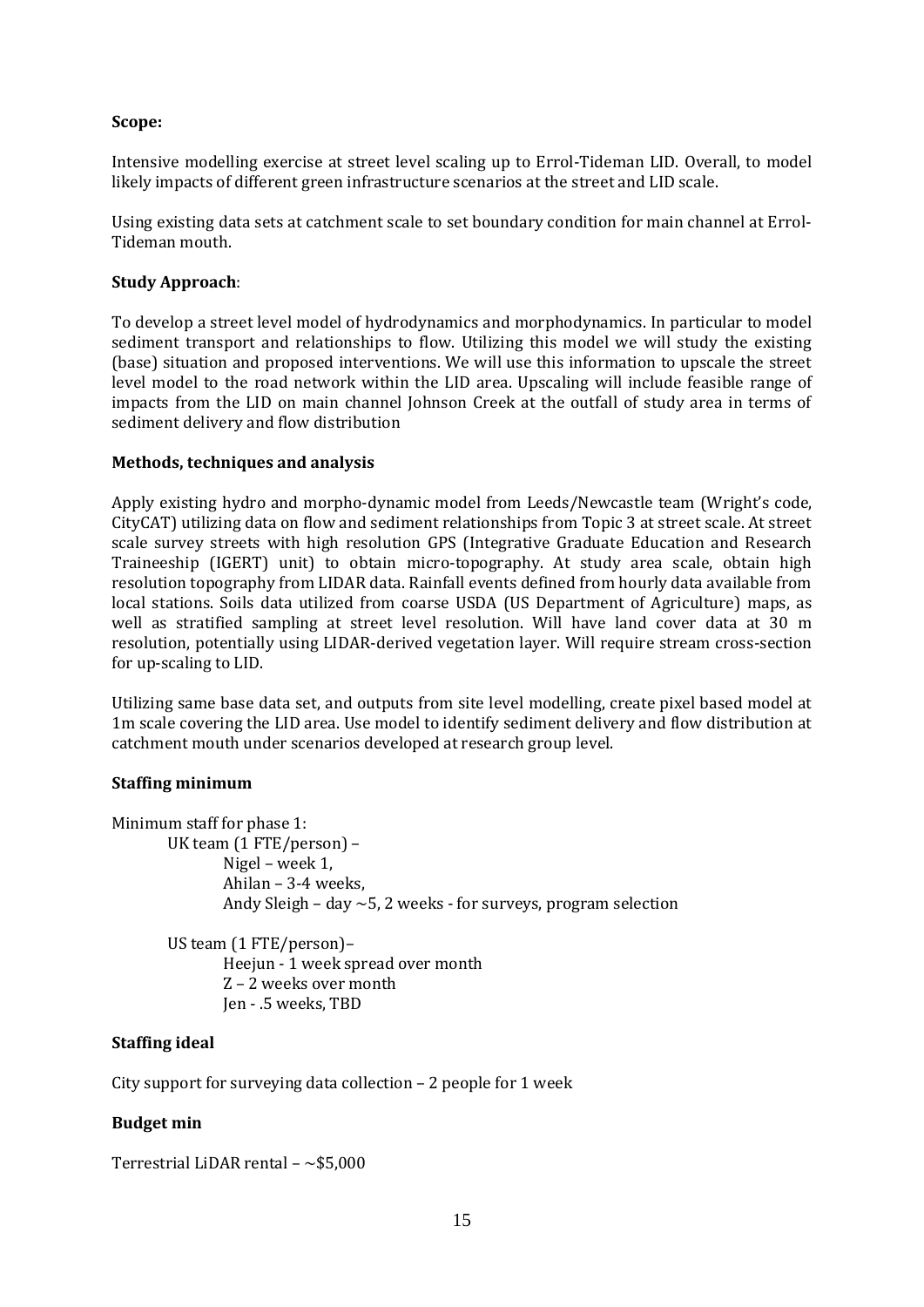GIS Technician or Graduate Student Support for upscaling - .5 FTE for 3 months \$3,600 + tuition  $~1.500$  USD

#### **Budget ideal**

GIS Technician or Graduate Student Support for upscaling - .75 FTE for 3 summer months, .5 for 3 fall term months – \$15,000

#### **Schedule**

Prior to May – identify potential study sites – check with Maggie Skenderian on data availability from BES/Intertwine

Month of May – data collection, QC – scenario development depending on input from other teams

Week 1 – site visits – identify study sites Week 2 + 3 – site surveys and data collection, model initialization Week 4 – Quality Check and time for site revisits and model refinement

Model Building and Running – Summer – Early Fall 2014

## <span id="page-15-0"></span>3.3 Topic 3. The influence of Green Streets, Blue-Green Infrastructure and river restoration on waterway health and water quality

#### **Overall rationale:**

The overarching aim of Topic 3 is to examine the influence of Green Streets, Blue-Green Infrastructure and river restoration on waterway health and water quality. These individual elements of a Blue-Green City are acknowledged to provide some water quality and habitat benefits, but may convey a greater or lesser influence within a network. Within this context, the aim of this research is to investigate the influence of upstream catchment stormwater management in conjunction with river restoration on the ecosystem health and water quality benefits provided to Johnston Creek.

#### **Research Questions:**

How does the implementation of green streets and Blue-Green Infrastructure within a catchment influence the receiving water quality, riparian habitat and river health?

What influence do river restoration activities (re-naturalising of a modified watercourse) have on water quality, riparian habitat and river health?

#### **Objectives:**

- Identify the extent, type and contamination of sedimentation adjacent to storm water outfalls draining a variety of catchments (water management, land use, topography & socioeconomic)
- Identify the strength of influence, correlation and relationship between a variety of catchment characteristics, habitat value and sediment characteristics (specifically the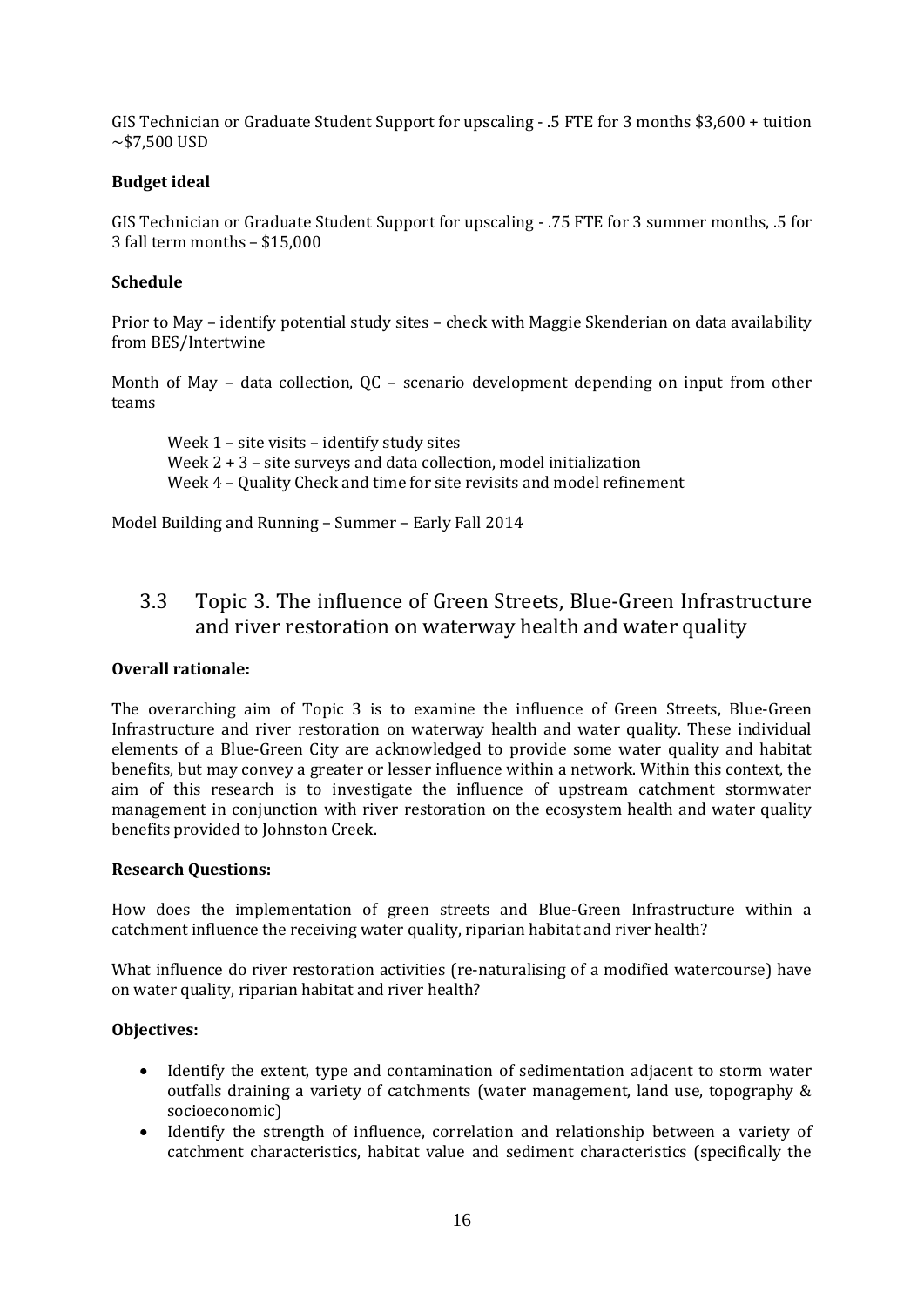implementation of green streets and BGI, the adoption and improvement of roads and local land use)

- Undertake a coordinated assessment of microbial health to define, in conjunction with modified river habitat assessments (RHA), habitat benefits across the outfall reaches.
- Compare the different land uses, implementation of stormwater improvement devices and river restoration activities on sediment deposition trends and sediment contamination
- Demonstrate whether natural or restored river reaches are more resilient to contamination and the potential impact of this on river habitat and health

#### **Methods and design:**

#### *Site selection*

An extensive mapping exercise will be completed, with the aid of GIS, to identify all potential stormwater outfalls to Johnston Creek. Outfalls will then be categorised into land use categories:

- rural and woodland
- arable and pasture land
- urban parkland and open green space
- commercial
- industrial
- low density urban residential
- high density urban residential

Within each land use category, each outfall will be classified as degraded/damaged, unimproved or improved in terms of water course management. One outfall from each sub category will be selected based on accessibility, resulting in a potential of up to 63 catchment-outfall sites to be assessed. A decision tree, similar to the one below, will be used to identify appropriate and effective outfall case study sites.

#### *Rapid assessment of outfall impacts on sediment quality and habitats*

A methodology to rapidly assess a high number of stormwater outfalls will be employed in the field. This will support maximum data gathering efficiency at a low level of complexity. To achieve a high site analysis throughput, a simple site analysis protocol will be used.

- 1. Cross section survey at outfall location where possible(where outlet and river flow and slope are available)
- 2. Sediment deposition survey on outfall bank, specifically within the 250 m upstream and downstream of the outfall location. Deposition survey is visual and by poling for deposition depth. Data will be recorded to GPS points.
- 3. Sediment core sampling within deposition areas, upstream, and the outfall and downstream of the outfall. Three core samples per outfall (upstream, downstream and at the outfall) supplemented by any significant sediment deposition zones found within the sample reach.
- 4. Water quality sampling (where water quality data does not exist for TSS (total suspended solids), P and N and heavy metals) at the outfall, upstream and downstream within the waterway adjacent to the outfall.
- 5. Modified RHA for the 500 m reach
- 6. Physical habitat mapping of the same section as the sediment deposition surveys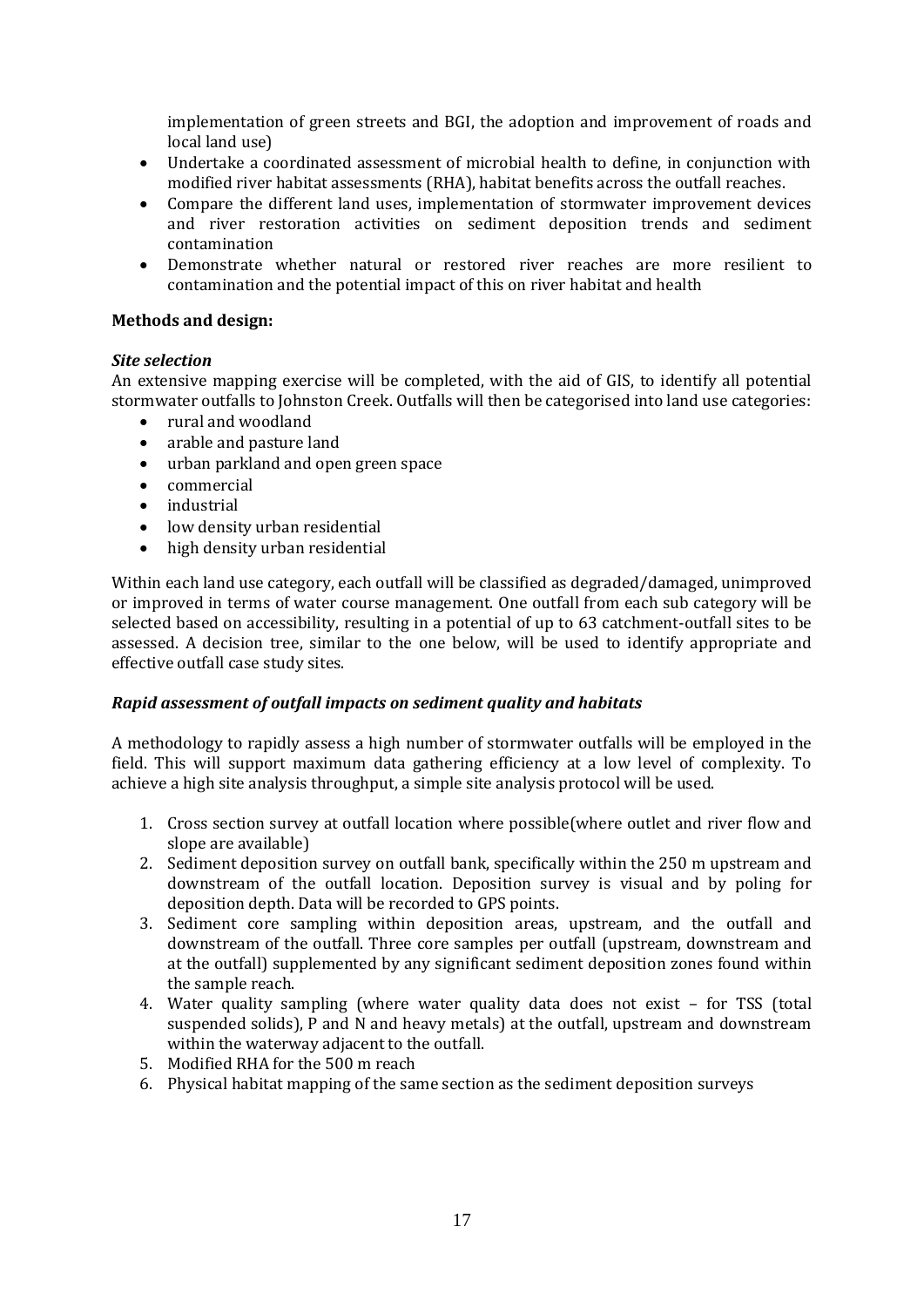

#### *Nested analysis*

At three or four key sites detailed analysis will be undertaken. At these sites a greater detail of deposition assessment will occur, supporting a full suite of metals analysis, N and P potential analysis. Further detail of habitat mapping will be completed across these reaches to extend the rapid assessment trend analysis, providing greater detail and catchment managementrestoration-waterway health linkage understanding.

#### **Analysis and Outputs:**

Field and laboratory analysis will consist of a dataset of modified RHA ratings, sediment deposition weightings, sediment contamination levels (heavy metals), microbial respiration potential, P and N potential and water quality levels (TSS, N, P, temperature etc.)

This database will be collated with catchment details, specifically land use, the extent of adopted roads and the quantity of green-blue infrastructure implemented. Empirical analysis will be completed to identify the influence of individual and cumulative catchment elements on river and habitat health.

Outputs from this research will include:

- A database of water and sediment quality analysis in conjunction with river habitat assessments for Johnston creek outfalls
- An established and proven methodology to examine green streets/BGI and river restoration project water quality improvement capability and treatment effectiveness
- Identification of effective and less effective catchment management scenarios and locations within the Johnson Creek watershed and how this affects habitat features
- One paper outlining the methodology and its effectiveness in catchment level BGI/Green Streets and river restoration assessment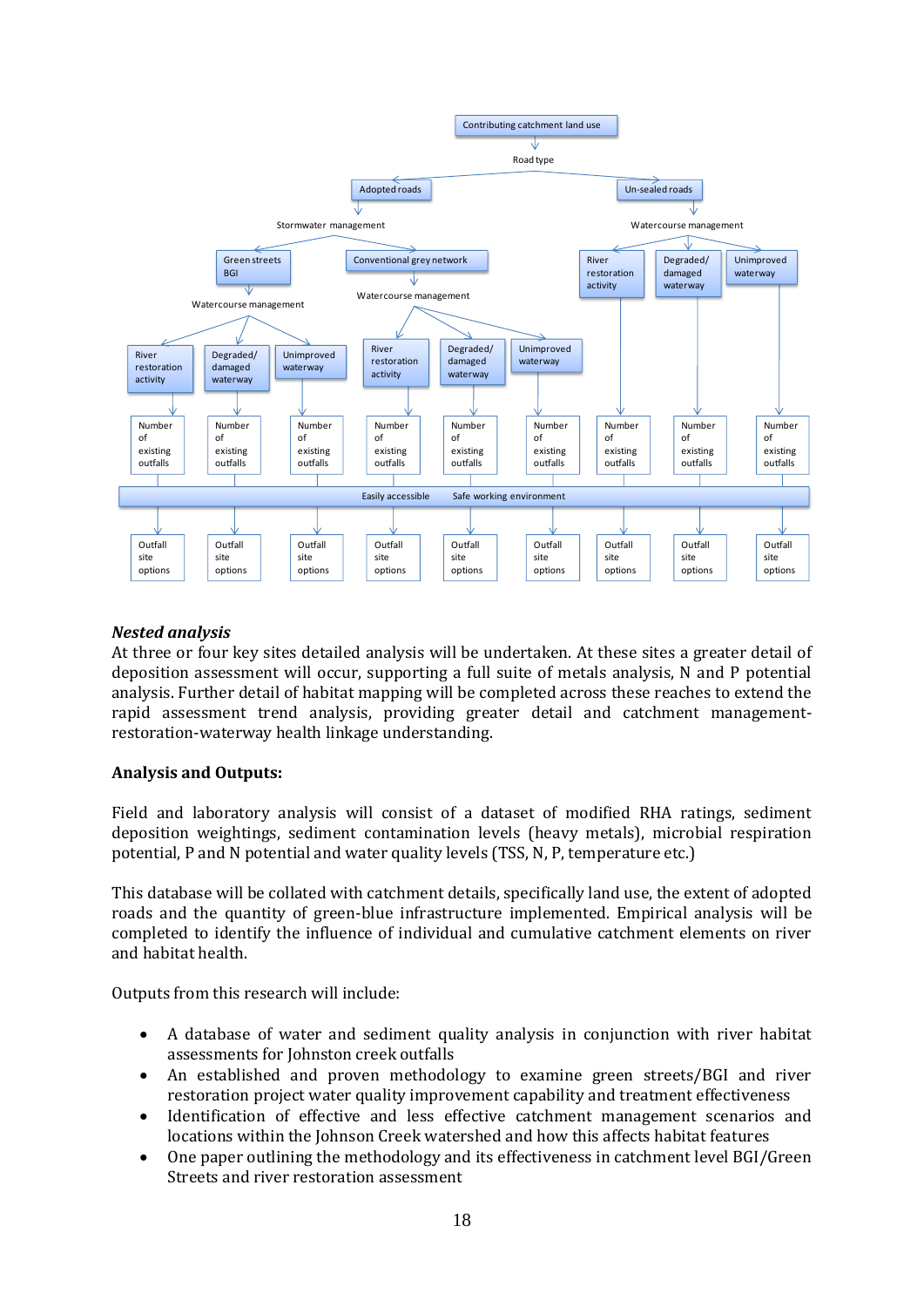One paper outlining the linkage, trends and empirical relationships discovered through this research.

#### **Staff requirements:**

UK RA: 4 weeks (Deonie Allen, DA) Field support for 3 weeks: (MSc from Cranfield) UK Co-I 1 week (Scott Arthur, SA) UK Co-I: 1 week (Jenny Mant, JMa) Input from the PI's in the UK and USA for at least one week Undergraduate summer work experience support Lab technical support and sampling (respiration, P and N) (Jen Morse, JMo): 1+ weeks Lab technical support and sampling (AAS analysis of sediment for metals (UK)) 1 week

#### **Time scale**

| Time          | Activity                                          | Staff requirement                                 |
|---------------|---------------------------------------------------|---------------------------------------------------|
| -2 week       | Robin<br>Meeting with<br>Jenkinson<br>start<br>to | CT (Colin Thorne, organiser)                      |
|               | acquiring and processing outfall options          | AY (Alan Yeakley), JMo, DF                        |
|               |                                                   | (Denisse Fisher de Leon)                          |
| Day 1         | Meeting with Robin Jenkinson (RJ) and whole       | CT (organiser)                                    |
|               | Topic 3 team to discuss outfall options           | AY, JMo, DF, SA, DA, RT, JMa                      |
|               |                                                   | (by Skype)                                        |
| Day 1         | GIS mapping of available data                     | DF                                                |
|               | Collaborative<br>working<br>GIS<br>data<br>group  |                                                   |
|               | dissemination                                     |                                                   |
| Day 2 and 3   | Workshop and reconnaissance                       | AY (organiser)                                    |
|               | AIM: to check and implement outfall selection     | AY, JMo, DF, SA, DA,                              |
|               | criteria, select outfall sites for the program    | All meeting notes emailed to                      |
|               |                                                   | JMa/RT for discussion                             |
| Day 4-8       | Site sampling and survey                          |                                                   |
| Day 5         | Review of methodology<br>and revision<br>of       | AY (organiser)                                    |
|               | process and sites where/as necessary              | AY, JMo, DF, JMa, RT, DA,                         |
|               |                                                   | All meeting notes emailed to<br>SA for discussion |
| Day 9-30      | Site sampling and survey                          | DA, RT                                            |
|               | Weekly (Friday morning) check in contact with     |                                                   |
|               | AY, JMo, JMa, SA to update on progress and        |                                                   |
|               | discuss any issues arising (method to be          |                                                   |
|               | agreedpossibly email?)                            |                                                   |
| Day 9-30      | Tuesday and Thursday MSc involvement on           | JMo, JMo students, DA, RT, DF                     |
|               | site                                              |                                                   |
|               | CO2 lab analysis                                  |                                                   |
|               | P and N potential analysis                        |                                                   |
| Day 31        | Wrap up                                           | AY (organiser)                                    |
|               |                                                   | AY, JMo, DF, DA, RT                               |
|               |                                                   | All meeting notes emailed to                      |
|               |                                                   | JMa and SA                                        |
| field<br>Post | Heavy Metals analysis of sediment samples         | DA, RT                                            |
| visit         | from Johnson Creek                                |                                                   |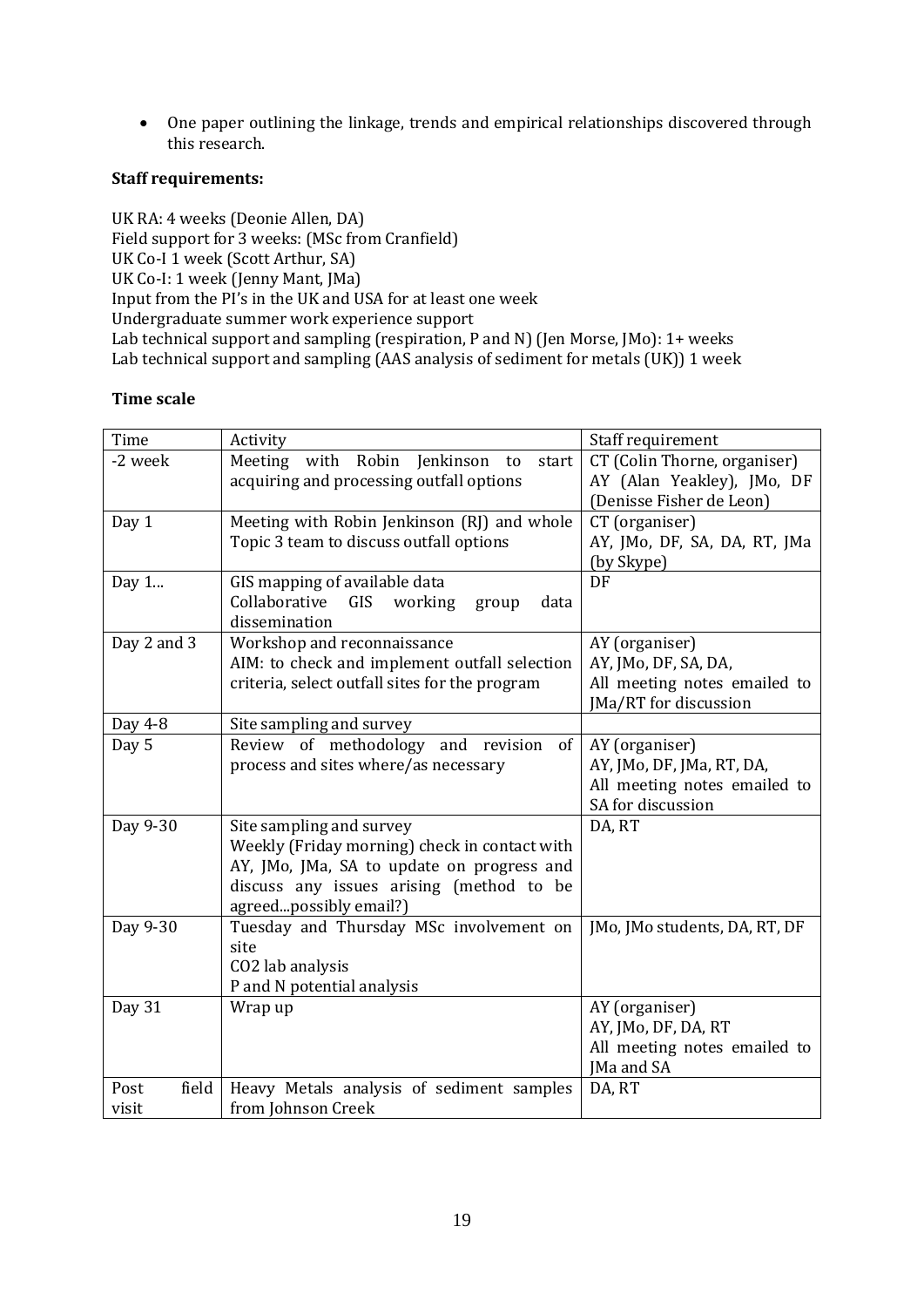## <span id="page-19-0"></span>3.4 Topic 4. Community perceptions of Blue-Green infrastructure in the urban environment: The Social Dynamic

#### **Research Objective**

Describe attitudes and perceptions of residents in proximity to green streets facilities that have existed in locations for varying time periods since installation.

#### **Scope**

This research objective builds on current ULTRA work in three areas: 1) Tabor to River surveys; 2) Hedonic assessments of green streets facilities and property values; 3) Attitudes toward green streets facilities. Assessment will take place across several neighbourhoods that are part of the green streets program. The outcome of this research will be a preliminary evaluation and measurement tool for monitoring and assessment of resident perceptions of green streets facilities over time in different locations, and the benefits (and detriments) that they provide. It is expected that efforts will result in one peer-reviewed publication and provide the foundation for a comparative data collection in Newcastle.

#### **Study Approach**

A qualitative social science approach will be used for collection of values, attitudes, and perceptions data. Locations for data collection will be selected based on varying time since green streets installation, including pre-installation.

#### **Methods, Techniques, and Analysis**

Four locations will be identified based on time intervals since green streets installation for data collection. Anticipated time steps: pre-installation, recent installation (1-year since), and two less-recent installation (5- and 10-year since). Longer intervals are based on previous results suggesting that property values decline during first four-five years post-installation, and then increase; these intervals will allow us to capture before and after.

Semi-structured qualitative interviews will be used to collect data. BES will assist researchers with contacting potential subjects for interviews, such as through neighbourhood associations. The Errol Heights neighbourhood will be used as the pre-installation location. Locations for recent- and post-installation (5- and 10- year since) are TBD. It is expected that nine interviews will be completed for each location.

Sample variables of interest are currently in development, but are grounded in ULTRA work already completed. These will serve as a starting structure for interviews. Essentially, for example, we assume that we can anticipate some of the main and important themes that will be derived from interviews. However, opportunity exists to expand on-the-ground language within the context of equity, and learn from residents potential resolutions for stumbling blocks with implementation and maintenance of the green infrastructure program.

Initially, we focus on four\* categories of variables:

- 1. Convenience e.g., parking, accessibility to sidewalks
- 2. Liability e.g., who is liable for accidents?
- 3. Aesthetics e.g., improvement to air quality, habitat, collect garbage, attract vermin, pet waste, right outside house versus down the street, flooding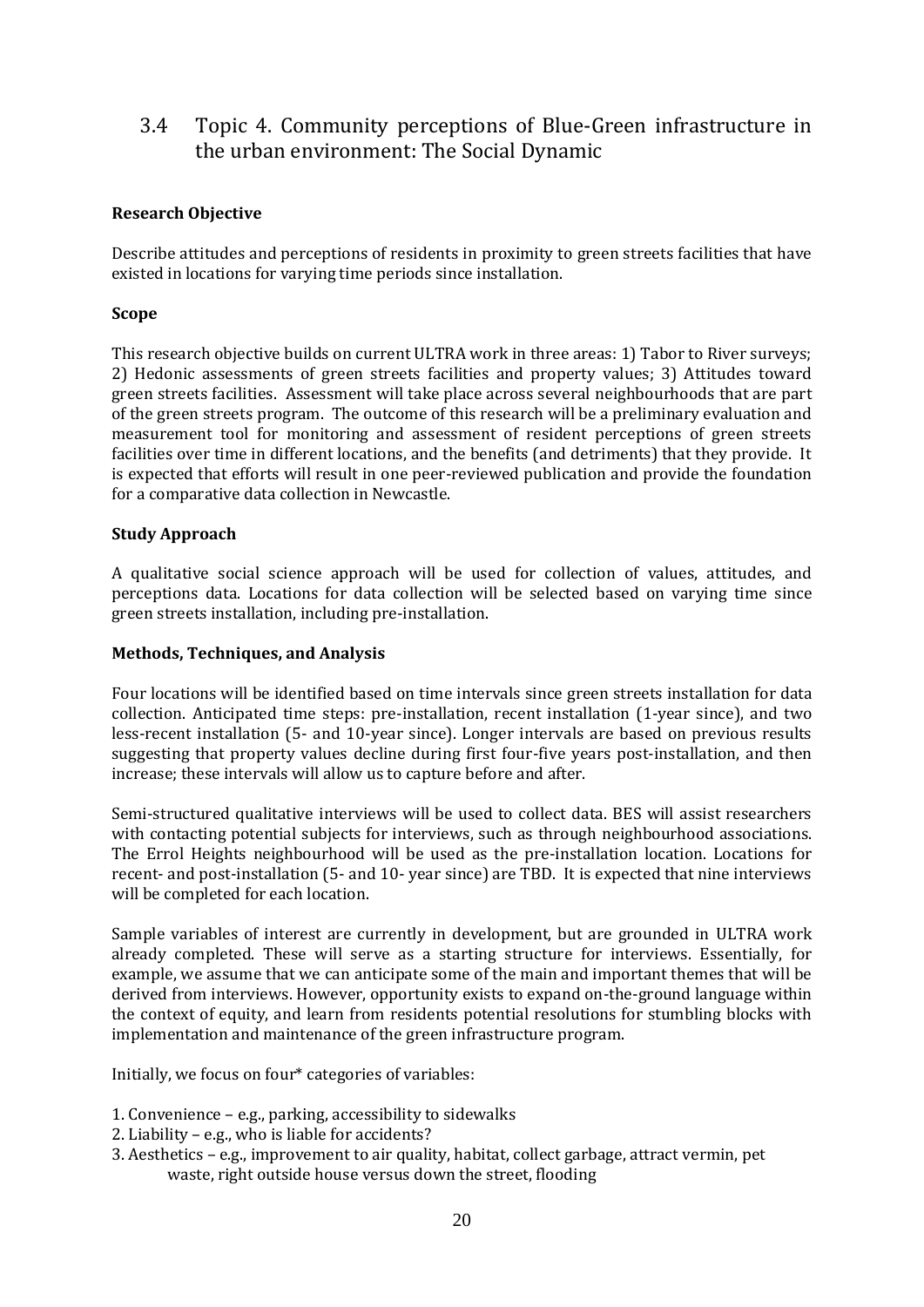4. Monitoring and maintenance – e.g., paying for maintenance, cleaning, maintaining vegetation

Things to find out:

- Institutional Review Board (IRB), Faculty of Research Ethics Committee
- Can we revisit some people who were interviewed previously

\*A fifth variable (Outreach) may be added after further discussion.

#### **Staffing (minimum)**

Glyn will be the main interviewer Anita and Marissa will assist with logistics

#### **Staffing (ideal)**

Additional individual to complete transcription of interviews (professional-grade transcription)

#### **Budget and Schedule**

Expectation is to have a majority of interview contacts in place and preparatory work completed will take place before Glyn arrives (heavily dependent on input from BES). Specific interview schedule will be completed upon contact with potential subjects. IRB requirements TBD.

| Budget items:                            |                              |         |
|------------------------------------------|------------------------------|---------|
| Transportation for Glyn (month)          | 31 days $\omega$ \$5 per day | 100     |
| <b>Transcription costs</b>               | 36 interviews @ \$100 each   | \$3,600 |
| Refreshments for interviews              | 36 interviews @ \$15 each    | 540     |
| Incentive (gift card)                    | 36 gift cards @ \$20 each    | 720     |
| Colour printing for information leaflets | 40 leaflets @ \$1 each       | 40      |
| Publishing costs                         | 1 manuscript $@$ \$1,500     | \$1,500 |
| TOTAL                                    | \$6.500                      |         |

### <span id="page-20-0"></span>3.5 Topic 5. Wider interactions of alternative surface water management

#### **Overarching goals and research questions**

To develop a framework to evaluate the temporal and spatial benefits of alternative surface water management options

Research question: How to test the significance of spatial and temporal benefits of a range of alternate surface water management options?

#### **Scope**

The broad theme of the work is to understand

- To examine the importance of connectivity
- To establish the significance of a range of ecosystem services and physical benefits
- To examine a range of temporal and spatial scale of each benefit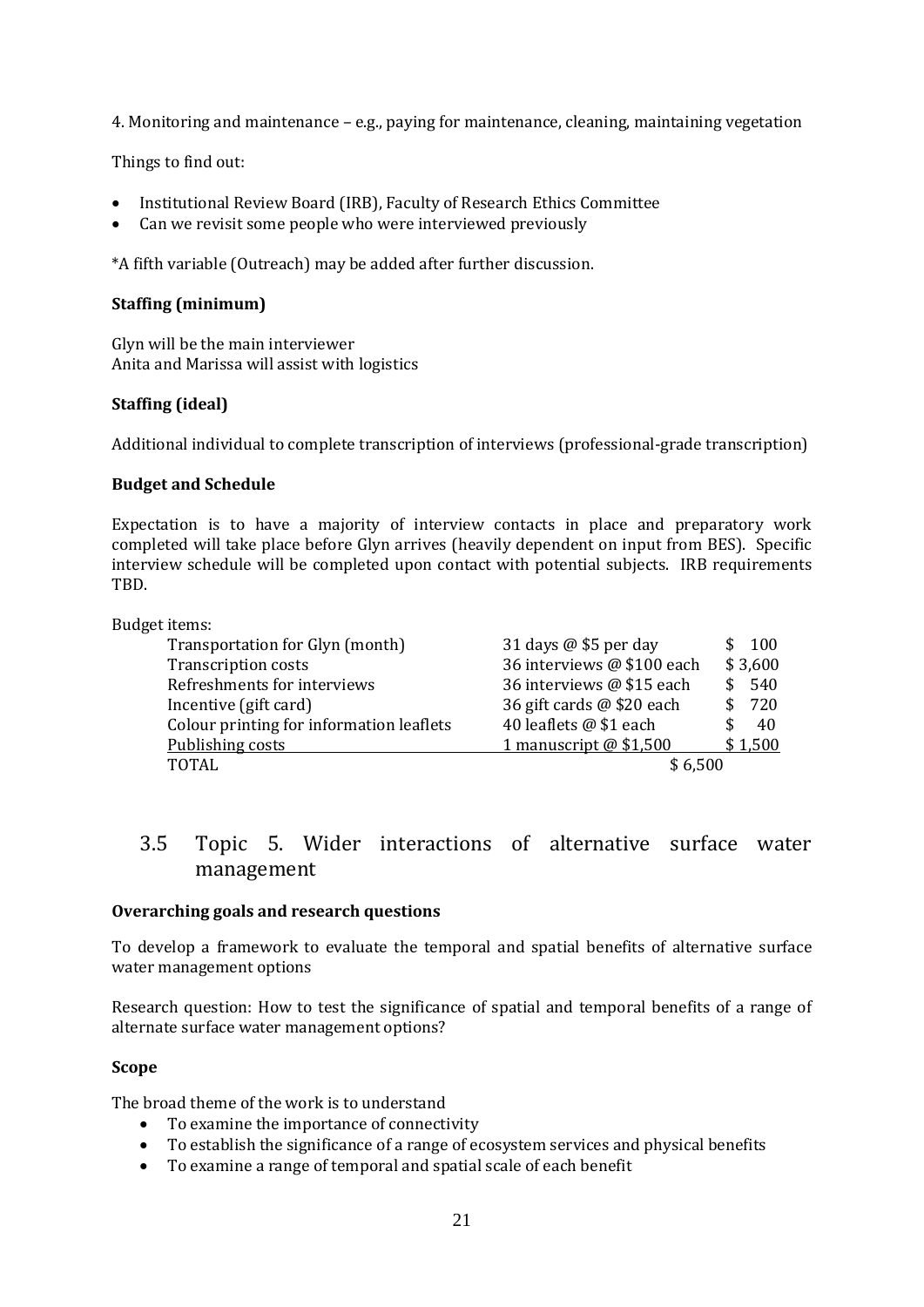Also, to focus on Ecosystem Services and physical benefits

To coordinate with other topics, specifically with Topic 1 and 4, on linking interests and scenarios/alternatives/perceptions

Centred on the Street-by-street initiative in the Tideman-Johnson catchment but accepting the cascading benefits of the adjacent area

#### **Study approach**

Four step approach

- i) Outline design for alternative surface water management ranging from grey to green (with regard to the feasibility of the alternatives in the study area), for example Business-as-usual, a grey solution and a green solution
- ii) Evaluate the benefits based on an Ecosystem Services approach (qualitatively)
- iii) Significance evaluation of incremental value added within a specific location
- iv) Evaluating the benefit synergy through the development of a benefit footprint representing at a range of space and time

#### **Methods, techniques and analysis**

GIS approach to analyse the temporal and spatial overlay of benefits against existing physical and socio-economic context of the area, potentially utilizing existing tools Therefore identify potential and changes affecting connectivity and benefit realization Potential platforms: Netlogo and other GIS-based tools (ArcGIS, QGIS, i-Tree etc.) Methods: binary benefit analysis, qualitative analysis and quantitative analysis

#### **Staffing (min)**

- US: Noelwah, Maya, Maggie
- UK: Dick, Scott, Lan

(Shaun: residents' priorities and views (without specifying options), detailed in Section [3.6](#page-21-0) as a separate proposal)

#### **Schedule**

**20th March:** Meeting between Maggie and the Cambridge team; Noelwah and Maya and the Leeds team

**1st week of May: UK team visit Rest of May:** RA and student team

**June:** Finalising and delivering input Deliverables: A framework to evaluate different benefits as a benefit footprint

## <span id="page-21-0"></span>3.6 Topic 6. Structuring and evaluating community priorities through participatory modelling

**Goal**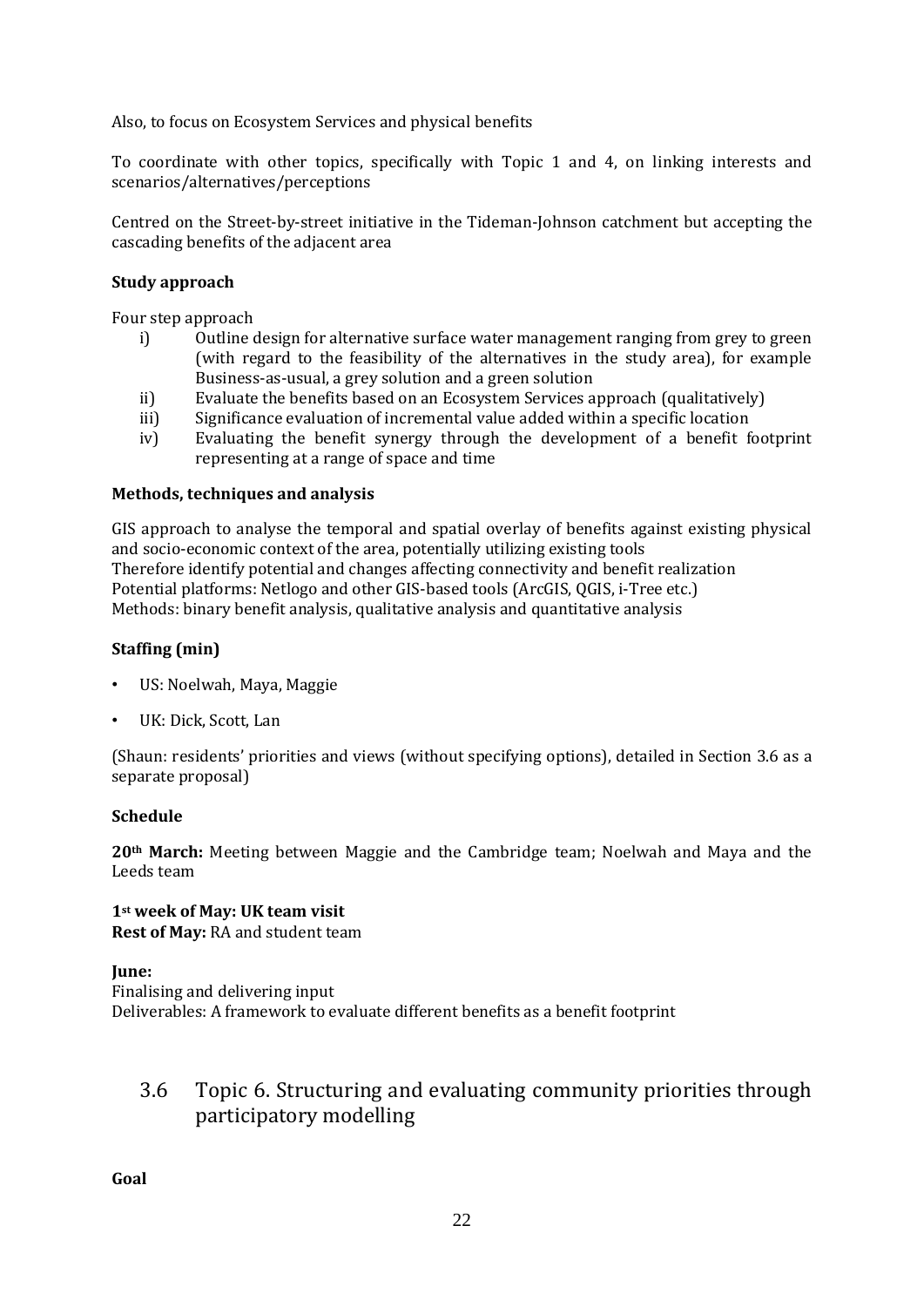To use a participatory modelling approach and Bayesian networks techniques, to structure and evaluate community priorities in the Errol Tideman sub-watershed of Johnson Creek, Portland.

#### **Research questions**

- What are the community priorities in the Errol-Tideman sub-watershed relating to street improvements generally, and blue-green infrastructure in particular?
- To what extent do Bayesian networks provide a tool through which local knowledge and understanding can be structured in order that stakeholders view the system holistically;
- And come to consensus around their (potentially conflicting) priorities, such that they can be presented as recommendations for the future?

#### **Scope**

The study will be restricted to the group of unimproved streets that make up the north-eastern corner of the Errol Tideman sub-watershed. Workshop participants will be residents of those streets.

#### **Study approach**

The study will involve a workshop schedule (Figures below), supported by pre- and postproject discussions with approximately ten local residents.





#### **Methods, techniques and analysis**

The study will involve three workshops, the first of which being an afternoon (four hours) and the second and third being evenings (two hours each). These will involve 8-12 participants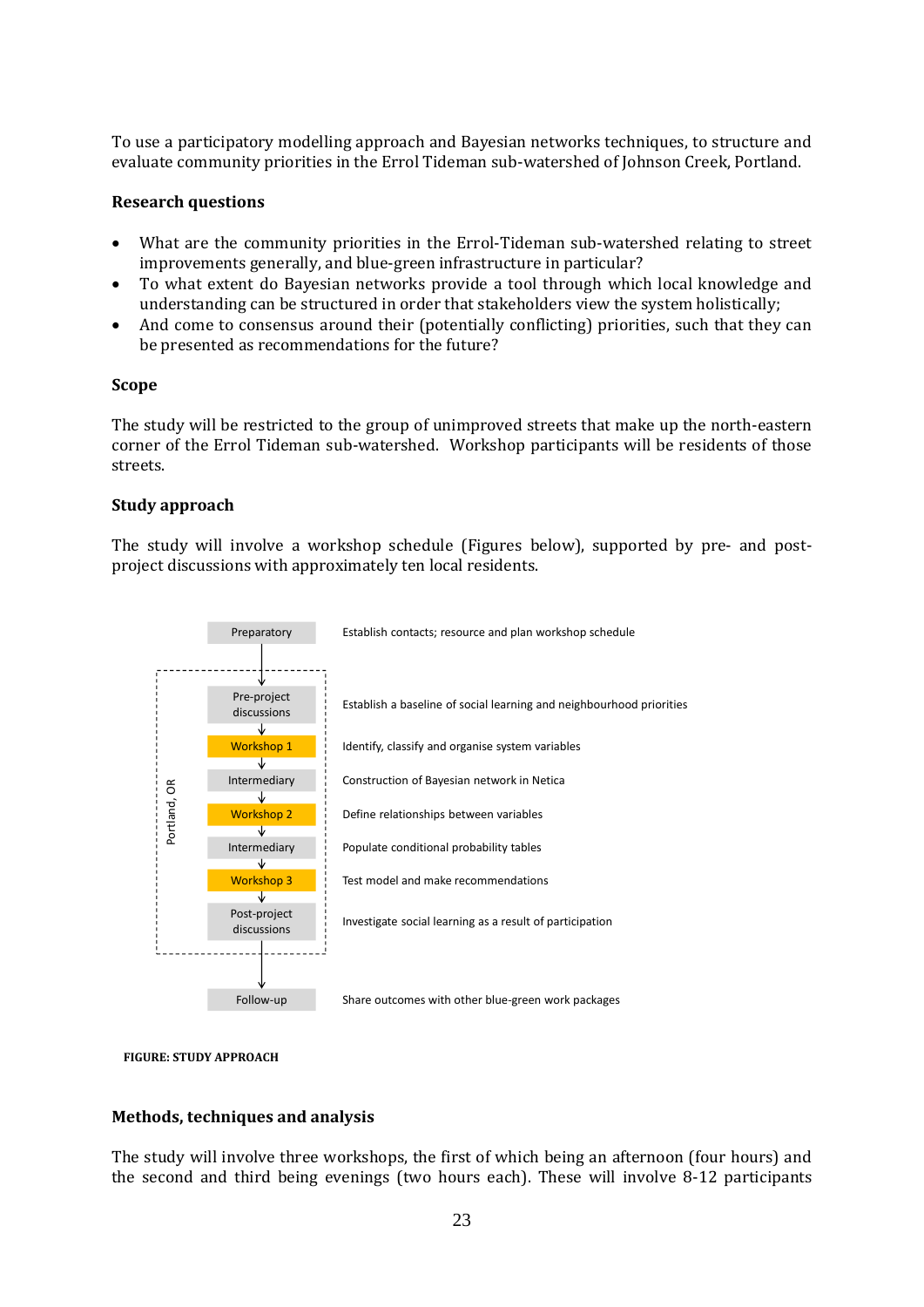undertaking a series of participatory modelling activities to identify neighbourhood priorities (aka objectives), the interventions that could be implemented to achieve these, and lastly the factors affecting the probability of those interventions a) being implemented and b) being successful. Local expertise in these areas will be captured and structured in a conceptual model of the neighbourhood system as it relates to street improvements, using a Bayesian network built in Netica™. This model will be used to test out different future scenarios (in terms of governance, see later), and make recommendations for what the community identify as their priorities for street improvements. A workshop schedule is shown below.



**FIGURE: WORKSHOP SCHEDULE**

#### **Staffing**

The study will be led by Shaun Maskrey with the assistance of Emily Lawson (workshop facilitation), for four weeks between 29.04.2014 and 26.05.2014 (see schedule for details). Maggie Skenderian (Bureau of Environment Services) will act as a key point of contact for gaining access to local residents and providing a logistical support for the workshops.

#### **Schedule**

| Pre-Portland            | Designing and resourcing of workshop schedule, making initial<br>postal contact with residents, liaison with Maggie (participant<br>access) and WP2c                        |
|-------------------------|-----------------------------------------------------------------------------------------------------------------------------------------------------------------------------|
| Tues 29.04.2014         | Arrive Portland                                                                                                                                                             |
| Thurs 01.05.2014        | Community meeting – speak with members of the community to<br>introduce the project and provide information on the upcoming<br>workshops. Organise preliminary discussions. |
| Sat - Sun 03/04.05.2014 | Preliminary discussions with residents<br>Aims: identify initial neighbourhood objectives                                                                                   |
| Intermediary            | Finalising list of objectives                                                                                                                                               |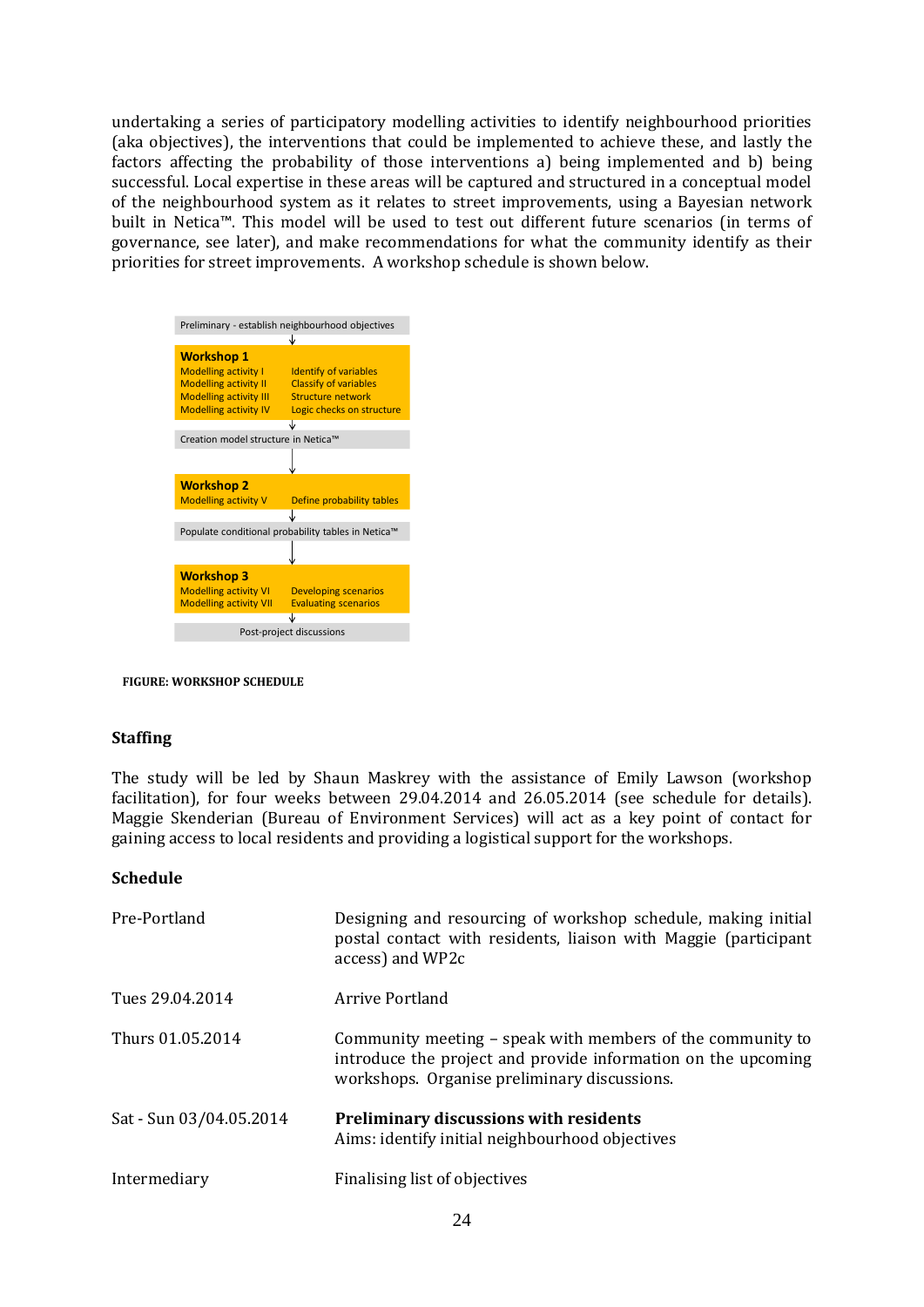| Sun 11.05.2014                                       | 13:00 - 17:00 Workshop One<br>Session 1: 13:00 - 15:00<br>Aims: identification and classification of system variables<br>Session 2: 15:20 - 17:00<br>Aims: organise the variables into a logical network structure |
|------------------------------------------------------|--------------------------------------------------------------------------------------------------------------------------------------------------------------------------------------------------------------------|
| Intermediary                                         | Create model structure in Netica                                                                                                                                                                                   |
| Thursday 15.05.2014                                  | 19:00 - 21:00 Workshop Two<br>Aims: define the relationships between variables                                                                                                                                     |
| Intermediary Populate conditional probability tables |                                                                                                                                                                                                                    |
| Thursday 22.05.2014                                  | 19:00 - 21:00 Workshop Three<br>Aims: test the model and make recommendations for future<br>neighbourhood improvements                                                                                             |
| Intermediary                                         | Write up outcomes, disseminate to stakeholders and other work<br>packages                                                                                                                                          |
| Sat - Sun 24/25.05.2014                              | Post-project discussions with residents                                                                                                                                                                            |
| Mon 26.05.2014                                       | Depart Portland                                                                                                                                                                                                    |

### **Budget**

Catering: \$300 *Workshop 1: four hours - hot and cold drinks at three intervals, afternoon tea at the interval Workshops 2 and 3: two hours - tea and coffee at the start and cake at mid-session*

| \$NIL - provided by city |
|--------------------------|
| \$75                     |
| \$75                     |
| \$450                    |
|                          |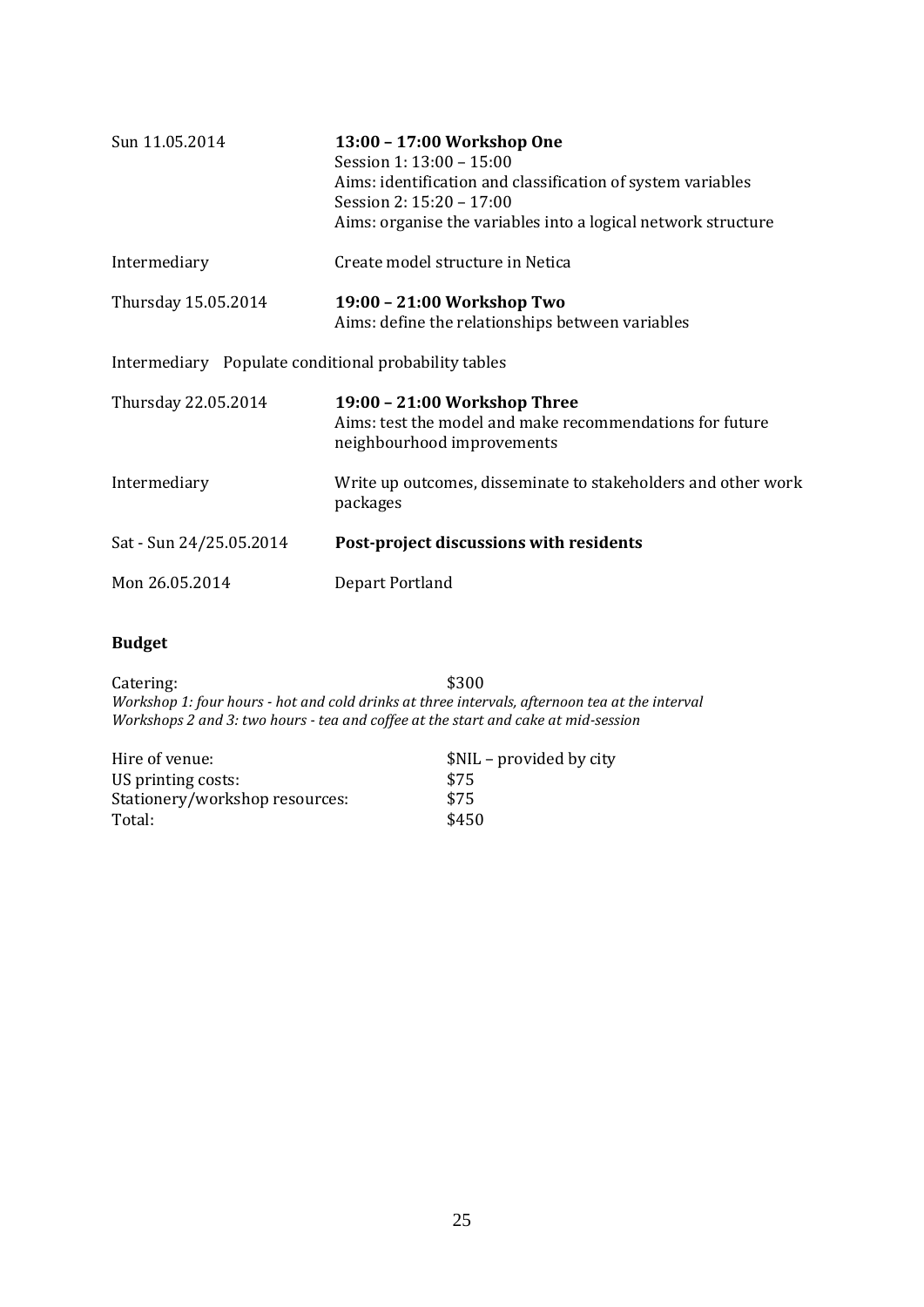## <span id="page-25-0"></span>4. PATHWAYS TO IMPACT

Pathways to Impact already in place for the B-GC Consortium Impact will be used as vehicles for disseminating the outcomes of this collaboration. Inclusion of research based in and around Portland will greatly enhance the impact of the B-GC project outcomes due to that city's very high global profile as a Blue-Green City.

Beyond this, further national and international impact will be assured through inclusion of a Stakeholder Dissemination Event, held as a physical meeting and webinar at the conclusion of this collaborative effort, in late 2014.

More generally, pathways to impacts will include; engagement with key stakeholders beyond those involved directly in the project through fieldwork (especially questionnaires and focus groups in Topic 5), meetings and workshops that will include:

- Statutory authorities such as the DEFRA, Environment Agency for England and Wales (EA), the Scottish Environmental Protection Agency (SEPA), and the Northern Ireland Rivers Authority, based on links that already exist between the Investigators and these bodies (especially those forged during the FRMRC) and as well as new contacts;
- Built environment professionals such as architects, civil engineers, urban planners, transport and highways bodies and their professional institutions;
- Local councils in the research study and B-GC Demonstration Cities (Newcastle). Newcastle was chosen in part due to the existing engagement of the Local Authority in developing a blue-green city;
- Citizens through engagement with NGOs such as the Rivers Trusts, National Flood Forum and appropriate local social enterprises.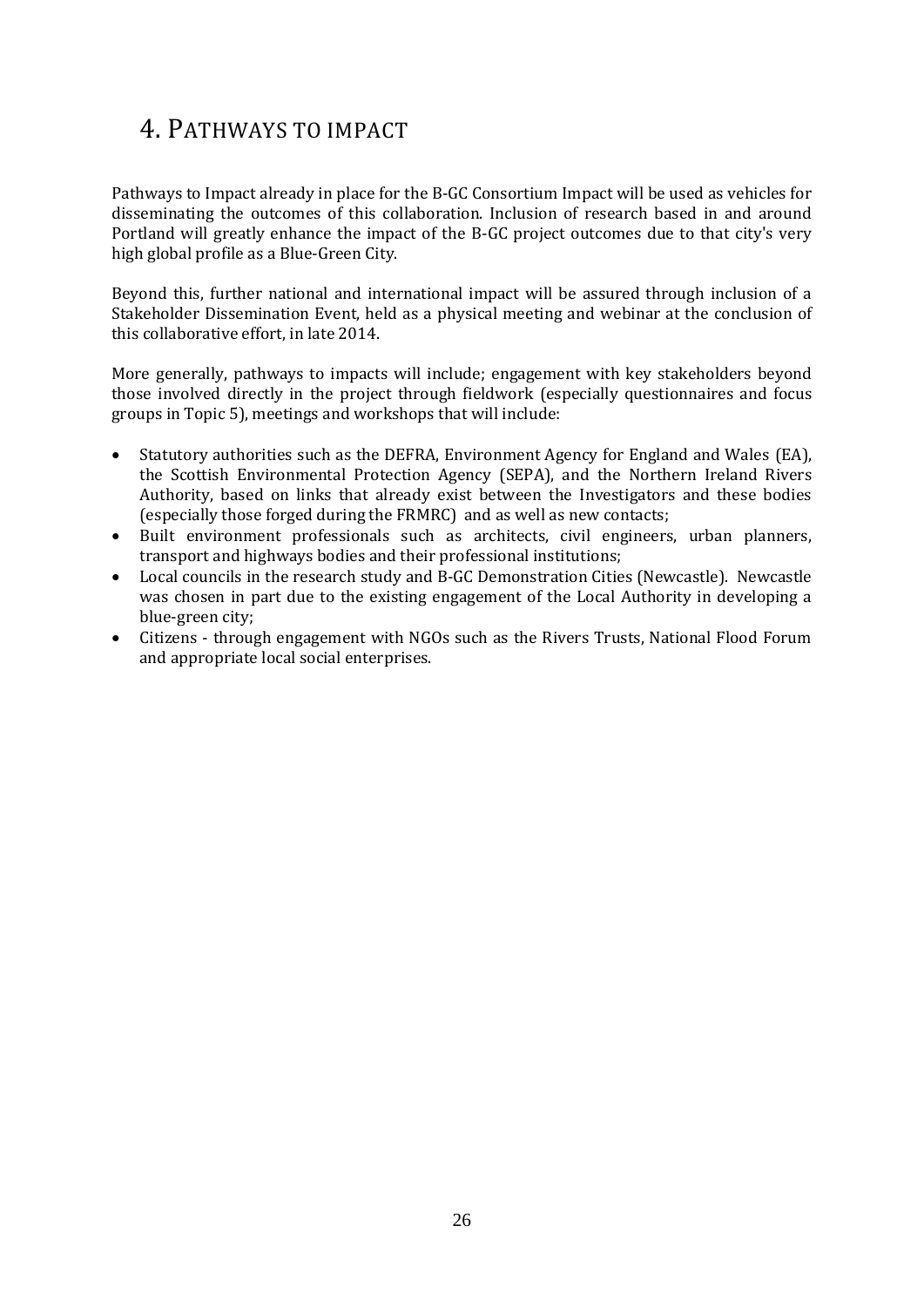## <span id="page-26-0"></span>5. RESEARCH OPPORTUNITIES AND FUTURE COLLABORATION

The collaborative research brings together teams of researchers that include not only senior professors but also early career academics, researchers and postgraduate students. It is therefore highly likely that some of the academic links, relationships and friendships formed during initial collaboration in 2014 will endure through careers that will span the next two decades. It is, therefore, in the building of cooperative and mutually beneficial relationships that the best prospects of long-term collaboration reside.

Beyond the role of the collaborative research in providing enhanced opportunities for development of genuine partnerships between individuals and research groups lies the possibility of applying for follow-on funding to support further cooperative efforts. Based on the track records of the P.I. and Co-I's, this seems likely to happen. The senior academics are all adept at winning competitive grants and are more than capable of doing so in this context. What cannot be assured is their motivation. The chemistry between them and their US counterparts has to be right and that cannot be guaranteed *a priori*. That said, the UK team undertook a oneweek mission to Portland in April, 2013, and the chemistry was excellent! That said, there is every prospect that the collaboration will move forward in 2015 (the last year of the B-GC) and beyond.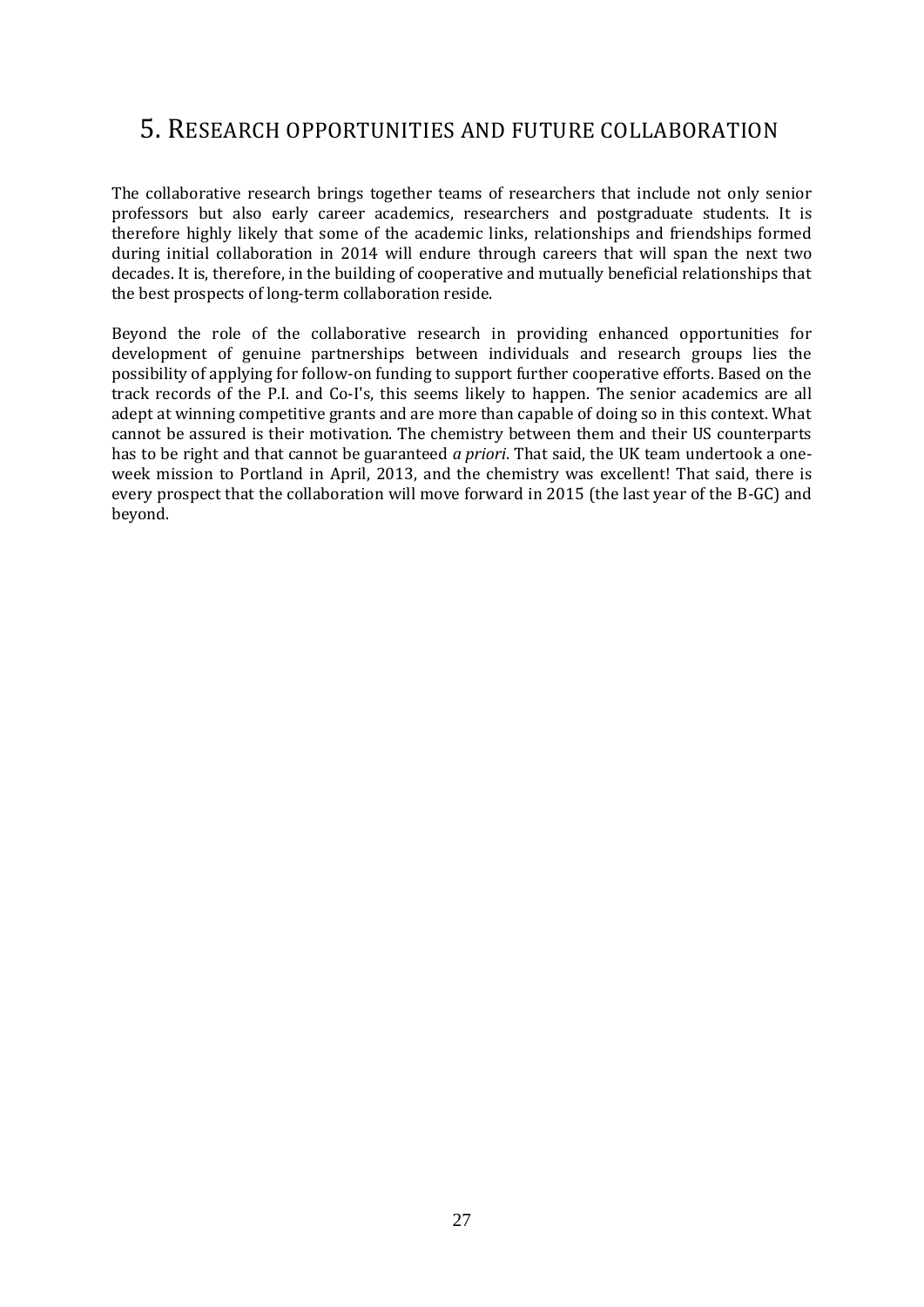## <span id="page-27-0"></span>6. RESOURCES AND ACCOUNTING

## <span id="page-27-1"></span>6.1 Initial Workshop in the UK

This workshop is essential to allow the UK and US research teams to meet, exchange knowledge and initiate joint activities. It will also raise the profile of the EPSRC Consortium.

10 x US-UK airfares @ £800 = £8000, 10 x round trip airport transfers @ £200 = £2000, 10 x lodging for 6 nights  $\omega$  £80 = 4,800, 10 x food x 7 x £25 = £1750, Workshop venue and catering  $(3-days, on Newton) = £900$ Total Cost £17,450

EPSRC Contribution £13,960

% EPSRC Contribution (80%)

## <span id="page-27-2"></span>6.2 Collaboration: P/Co-I visits and RA/Student exchanges for colocation research at PSU/OSU

Maximizing benefits and building longer-term collaboration requires UK P/Co-Is to make one week visits and UK RAs/Students to fully engage with their American counterparts during 30 day exchange periods at PSU/OSU.

Total Cost

P/Co-I visits: 9 x UK-US airfares @ £800 = £7200, 9 x round trip airport transfers @ £100 = £900, 9 x 7 night's on campus accommodation @ £50 = £3150, 9 x 7 days food @ £25 = £1575 Total = 12,825 RA/Student exchanges: 6 x UK-US airfares @ £800 = £4,800, 6 x round trip airport transfers @  $£100 = £600, £6 x 30$  night's on campus accommodation @ £45 = 8,100, 6 x 30 days food @ £25 = 4,500 Total £18,000

Total Cost =  $£30,825$ 

EPSRC Contribution £24,660

% EPSRC Contribution 80%

## <span id="page-27-3"></span>6.3 Wrap up meeting and stakeholder dissemination event, China (plus webinar)

This one-day event will consolidate and showcase the outcomes of the collaboration and announce the next steps. The webinar format (for the US team) avoids trans-Atlantic travel costs and maximizes stakeholder and international impact.

Total Cost Travel for UK team 12 x £75 = £900, Catering for UK 60 participants  $@E13 = £780$ Total cost  $= 1680$ EPSRC Contribution £1344

% EPSRC Contribution 80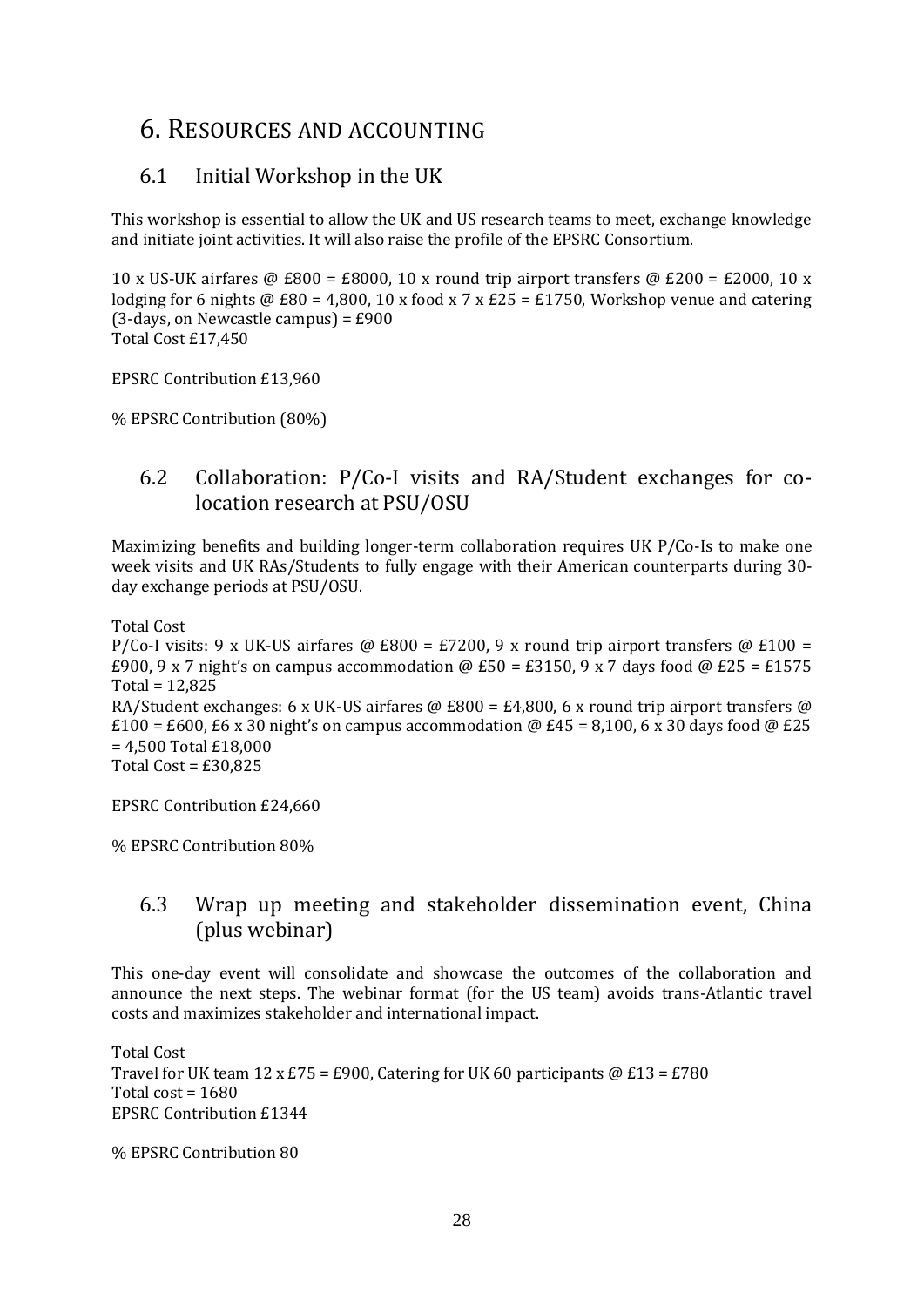| £49,955<br>10. Total Cost |        |
|---------------------------|--------|
| 10. EPSRC Contribution    | 39,964 |
| 10. % EPSRC Contribution  |        |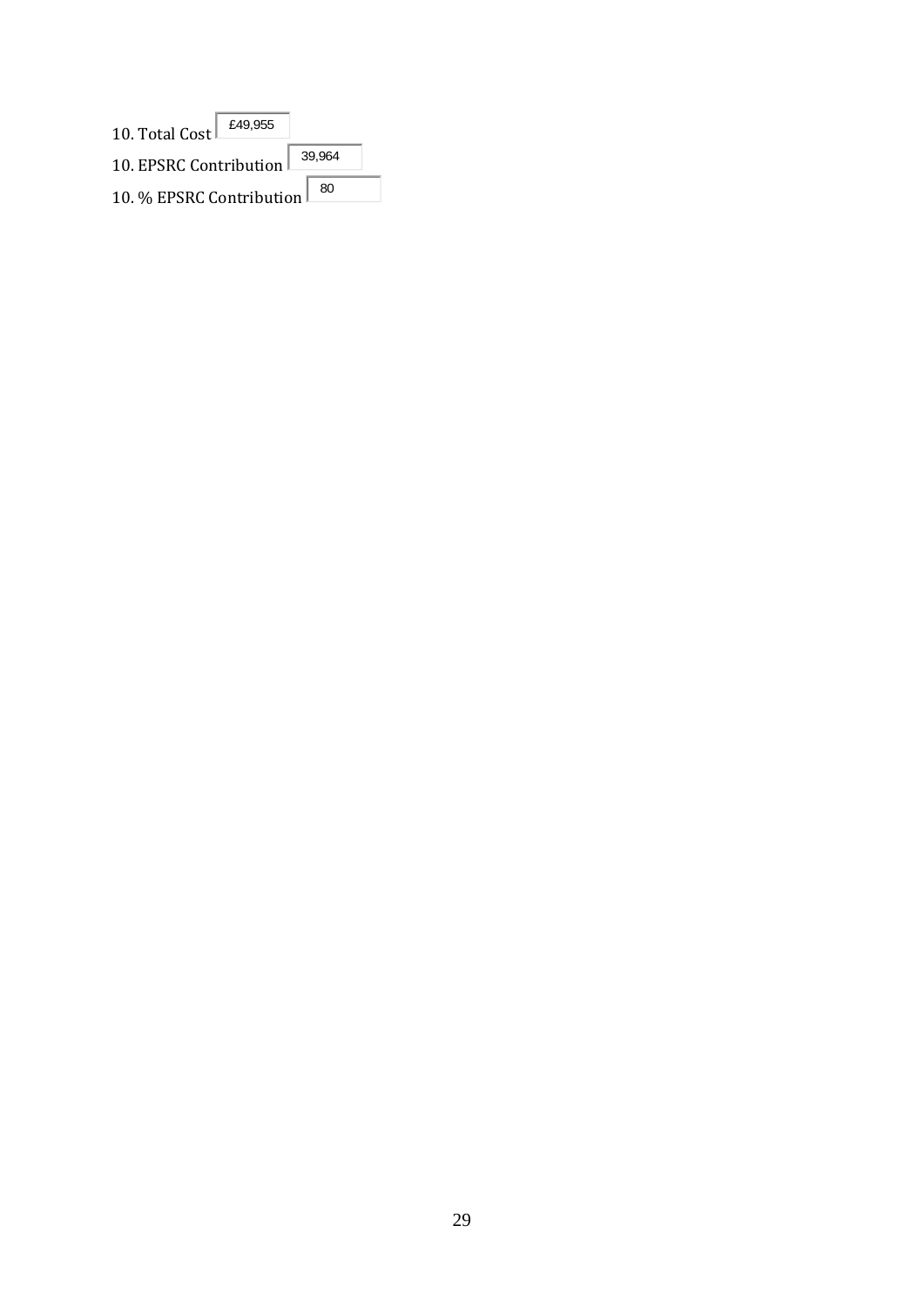## <span id="page-29-0"></span>7. REFERENCES

Hoyer, J., Dickhaut, W., Kronawitter, L. and Weber B. 2011. *Water Sensitive Urban Design*. Jovis, University of Hamburg.

Novotny V., Ahern J. and Brown P. 2010. *Water Centric sustainable communities: planning, retrofitting and building the next urban environment*. John Wiley and Sons, New Jersey.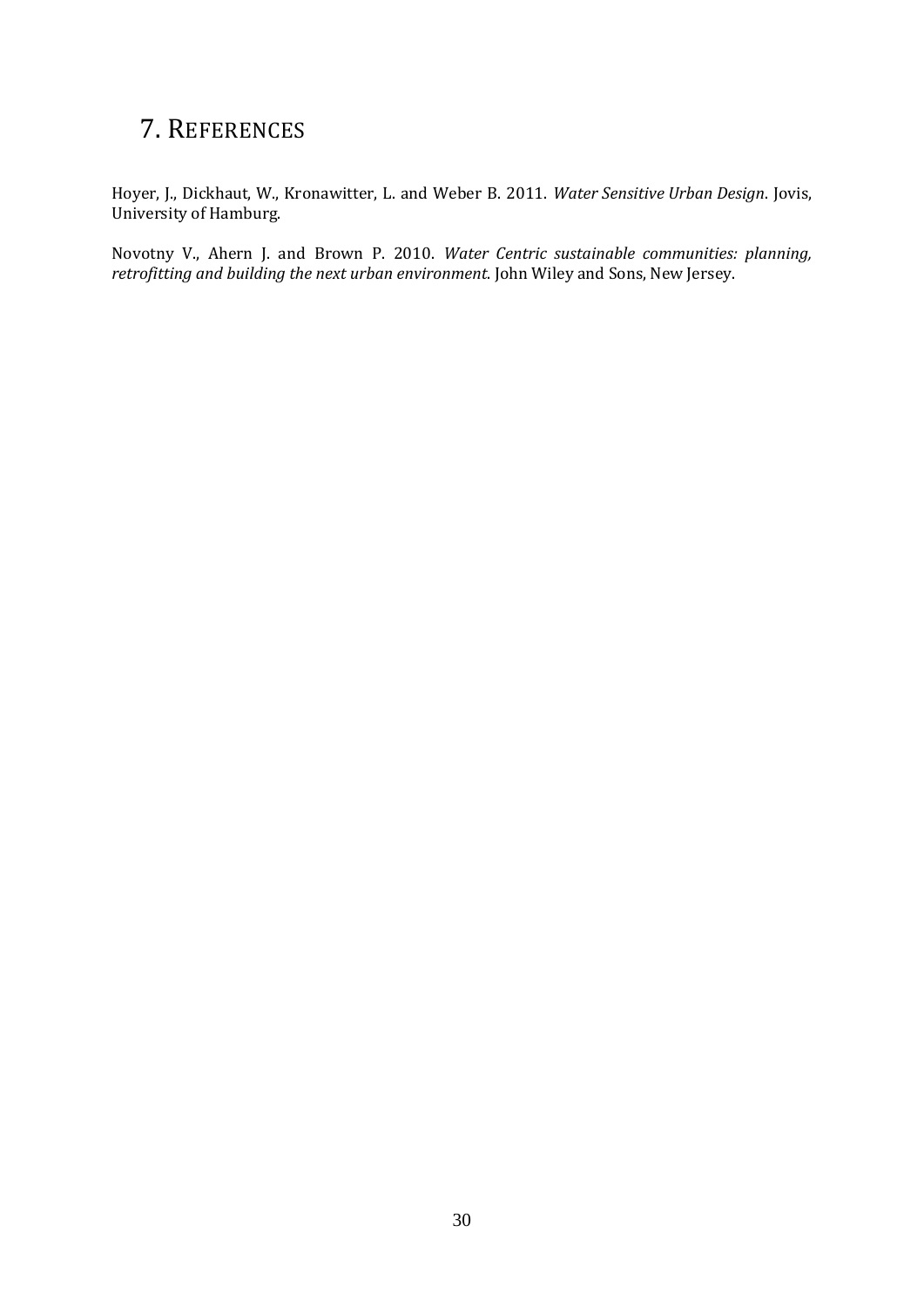## <span id="page-30-0"></span>8. ANNEXES

## <span id="page-30-1"></span>Annex I. Contact details for UK and US collaborators

#### Contact details for the **UK team**:

Colin Thorn[e Colin.Thorne@nottingham.ac.uk](mailto:Colin.Thorne@nottingham.ac.uk) Leonard Smit[h l.smith@lse.ac.uk](mailto:l.smith@lse.ac.uk) Nigel Wright [n.g.wright@leeds.ac.uk](mailto:n.g.wright@leeds.ac.uk) Richard (Dick) Fenner [raf37@cam.ac.uk](mailto:raf37@cam.ac.uk) Jenny Man[t j.m.mant@cranfield.ac.uk](mailto:j.m.mant@cranfield.ac.uk) Scott Arthur [S.Arthur@hw.ac.uk](mailto:S.Arthur@hw.ac.uk) Jessica Lamond [Jessica.Lamond@uwe.ac.uk](mailto:Jessica.Lamond@uwe.ac.uk) Dabo Gua[n eardg@leeds.ac.uk](mailto:eardg@leeds.ac.uk) Chris Kilsb[y chris.kilsby@newcastle.ac.uk](mailto:chris.kilsby@newcastle.ac.uk)

#### **RAs and PhD Students**

Emily Lawso[n emily.lawson@nottingham.ac.uk](mailto:emily.lawson@nottingham.ac.uk) Faith Cha[n faith.chan@nottingham.edu.cn](mailto:faith.chan@nottingham.edu.cn) Deonie Allen [D.Allen@hw.ac.uk](mailto:D.Allen@hw.ac.uk) Sangaralingam Ahilan [s.ahilan@leeds.ac.uk](mailto:s.ahilan@leeds.ac.uk) Glyn Everett [Glyn.Everett@uwe.ac.uk](mailto:Glyn.Everett@uwe.ac.uk) Vassilis Glenis [Vassilis.Glenis@newcastle.ac.uk](mailto:Vassilis.Glenis@newcastle.ac.uk) Lan Hoan[g lnh24@cam.ac.uk](mailto:lnh24@cam.ac.uk) Shaun Maskrey (PhD student) [lgxsamas@nottingham.ac.uk](mailto:lgxsamas@nottingham.ac.uk)

#### Contact details for the **US team:**

Alan Yeakley [yeakley@pdx.edu](mailto:yeakley@pdx.edu) Jennifer Mors[e jlmorse@pdx.edu](mailto:jlmorse@pdx.edu) Heejun Chan[g changh@pdx.edu](mailto:changh@pdx.edu) Connie Ozawa [ozawac@pdx.edu](mailto:ozawac@pdx.edu) Anita Morzillo [anita.morzillo@oregonstate.edu](mailto:anita.morzillo@oregonstate.edu) Noelwah Netusil [netusil@reed.edu](mailto:netusil@reed.edu)

Maggie Skenderian [maggie.skenderian@portlandoregon.gov](mailto:maggie.skenderian@portlandoregon.gov)

#### **PhD Students**

Zbigniew Grabowski [z.j.grabowski@pdx.edu](mailto:z.j.grabowski@pdx.edu) Denisse Fisher de Leo[n fisherda@pdx.edu](mailto:fisherda@pdx.edu) Marissa Matsle[r a.marissa.matsler@pdx.edu](mailto:a.marissa.matsler@pdx.edu) Samantha Hamlin [shamlin@pdx.edu](mailto:shamlin@pdx.edu) Will L'Hommedieu [wlhommedieu@gmail.com](mailto:wlhommedieu@gmail.com) Maya Jarrad (UG student[\) mjarrad@reed.edu](mailto:mjarrad@reed.edu)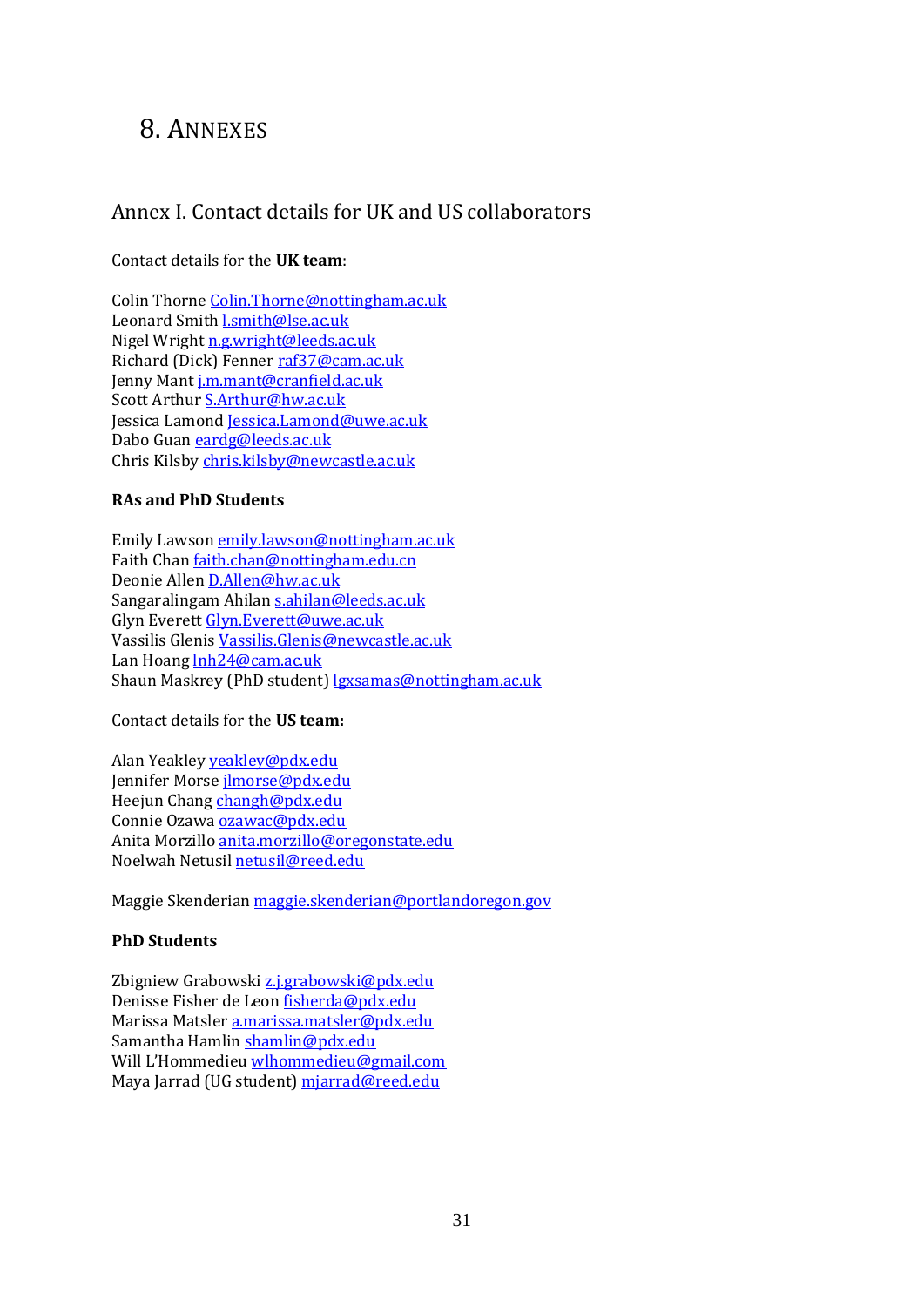## <span id="page-31-0"></span>Annex II. Track record of UK Topic Leaders

Colin Thorne will lead the collaboration, coordinate activities across the Topics, and co-lead Topic 1. His research and experience in water-related projects and studentships funded by (amongst others) EPSRC, NERC, ESRC, EA, Defra, SEPA, FCO, Foresight and the UN build on his BSc and PhD degrees in Environmental Sciences (UEA) to equip him to provide leadership across the project.

Leonard Smith will co-lead Topic 1. He is a Fellow of Pembroke College, Oxford and Director LSE's Centre for the Analysis of Time Series (CATS). He is a member of the WMO's Expert Team on Forecast Verification [\(www.wmo.int/thorpex\)](http://www.wmo.int/thorpex) and a consultant to the European Centre for Medium-range Weather Forecasts. He works within the Grantham Research Institute on Climate Change, the ESRC Centre for Climate Change Economics and Policy, and is P.I. on "Evaluating the Economics of Climate Risks and Opportunities in the Insurance Sector" for Munich Re and the NERC 'End-to-End Quantification of Uncertainty for Impacts Prediction' (EQUIP) project.

Nigel Wright will lead Topic 2. Nigel has an international reputation in hydrology, hydraulics, flood inundation, algorithm development, and model selection, speed-up, and uncertainty.

Jenny Mant will lead Topic 3. She has long experience in urban river management and restoration principles and processes, gained in working with stakeholders, consultants and public agencies across the UK in delivering best practice in flood alleviation projects. She currently provides advice to Defra/EA (FD1920/TR).

Jessica Lamond will lead Topic 4. Her research interests focus on managing the consequences of flooding through behavioural adaptation and flood insurance. She has 50+ publications on flooding and the urban environment, including a World Bank handbook for integrated urban flood management.

Dabo Guan and Dick Fenner will co-lead Topic 5. Dabo has worked on interdisciplinary projects assessing the contrasting socioeconomic impacts of flooding and climatic change in cities that are poor and vulnerable, and rich and with good adaptive capacities. He is a Lead Author for the IPCC AR5. Dick's research experience on sustainable urban drainage, the development of knowledge based systems for performance assessment and multi-scale modelling of integrated urban water systems (GR/K5158/01, EP/E003192/1, EP/E 003192/1) complement Dabo's expertise.

Scott Arthur will work on Topic 5. Scott is an expert in sustainable urban drainage with over 80 publications who has contributed to standards developed in the UK, EU and USA through research supported by the EPSRC, EU and Scottish Government, especially with regard to wood dynamics and blockage risks in urban streams.

Shaun Maskrey will lead Topic 6. This links with his PhD research (EPSRC studentship) into "Bayesian networks as a tool for involving stakeholders in the participatory modelling and management of flood risk".